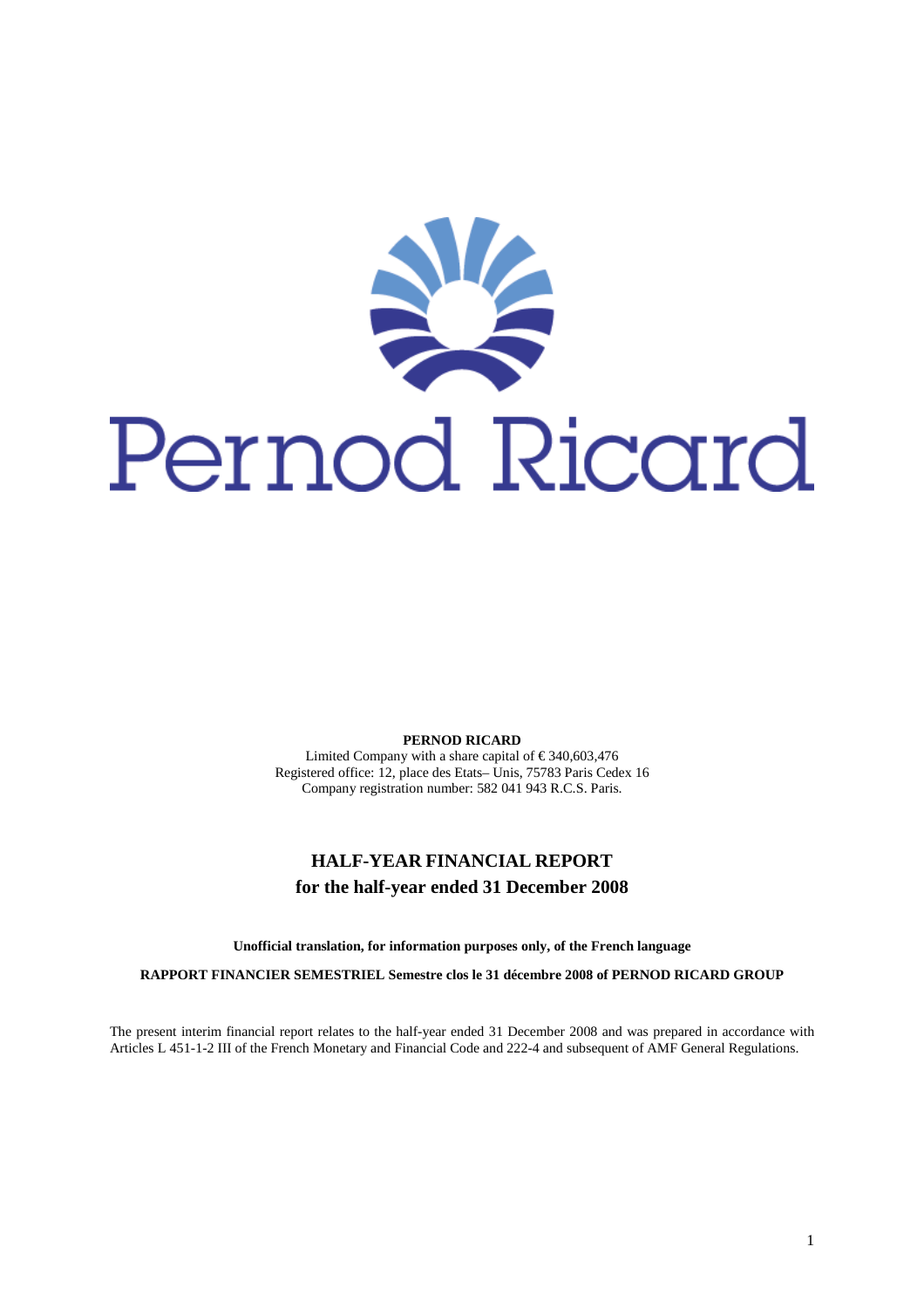# **CONTENTS**

|      | Certification by the person assuming responsibility for the half-year financial report |    |
|------|----------------------------------------------------------------------------------------|----|
| П.   | Half-year activity report                                                              |    |
| III. | Condensed consolidated interim financial statements                                    |    |
| IV.  | Statutory auditors' report on the consolidated half-year financial information         | 32 |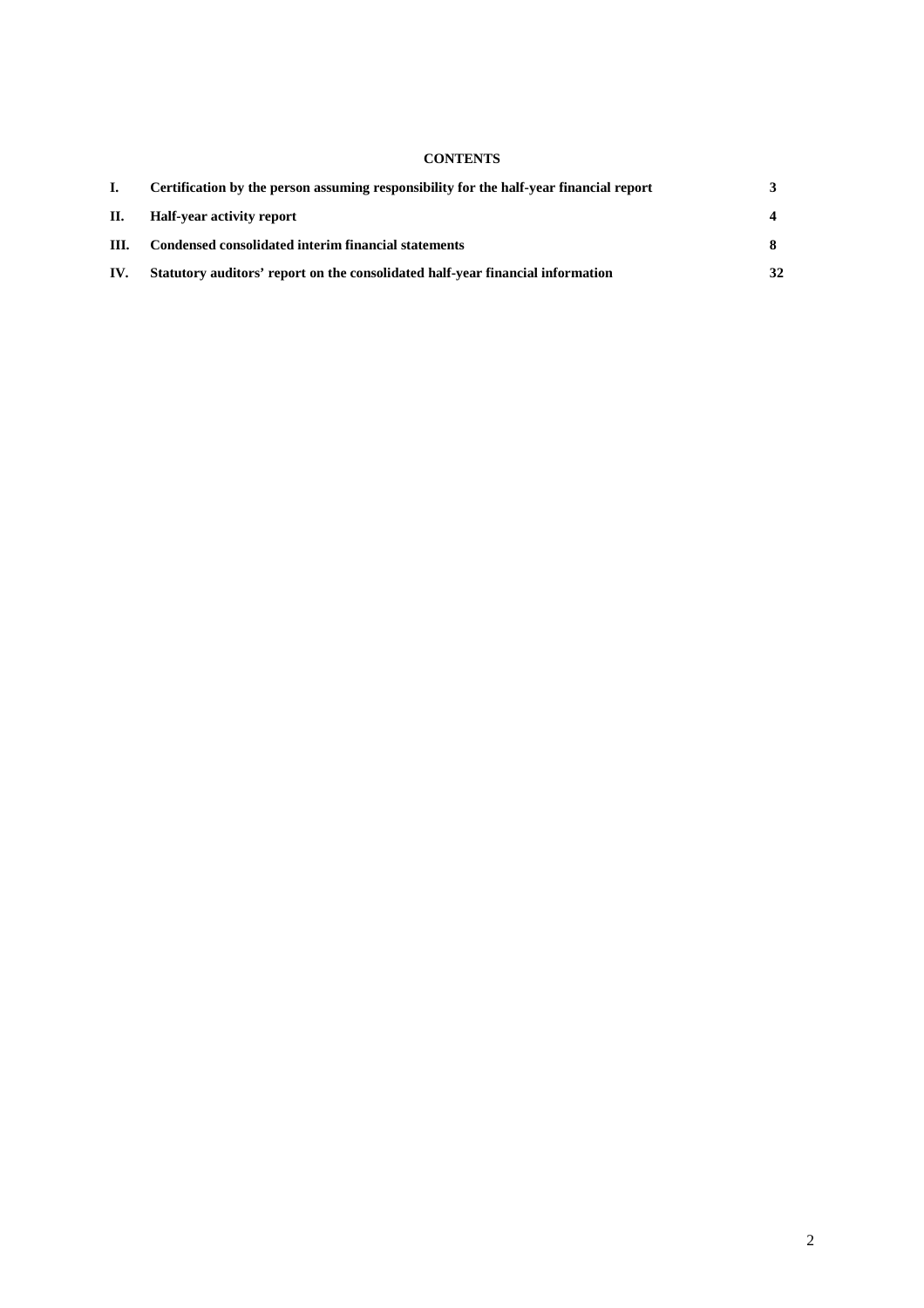# **I. Certification by the person assuming responsibility for the half-year financial report**

I certify that to the best of my knowledge the condensed financial statements included in this document have been prepared in accordance with the applicable accounting standards and present a true picture of the assets, financial situation and results of all the companies included within the Pernod Ricard Group, and that the enclosed half-year activity report is a true reflection of the important events arising in the first six months of the financial year and their impact on the annual financial statements, a statement of the principal transactions between related parties, as well as a description of the principal risks and uncertainties for the remaining six months of the financial year.

Mr Pierre Pringuet

Chief Executive Officer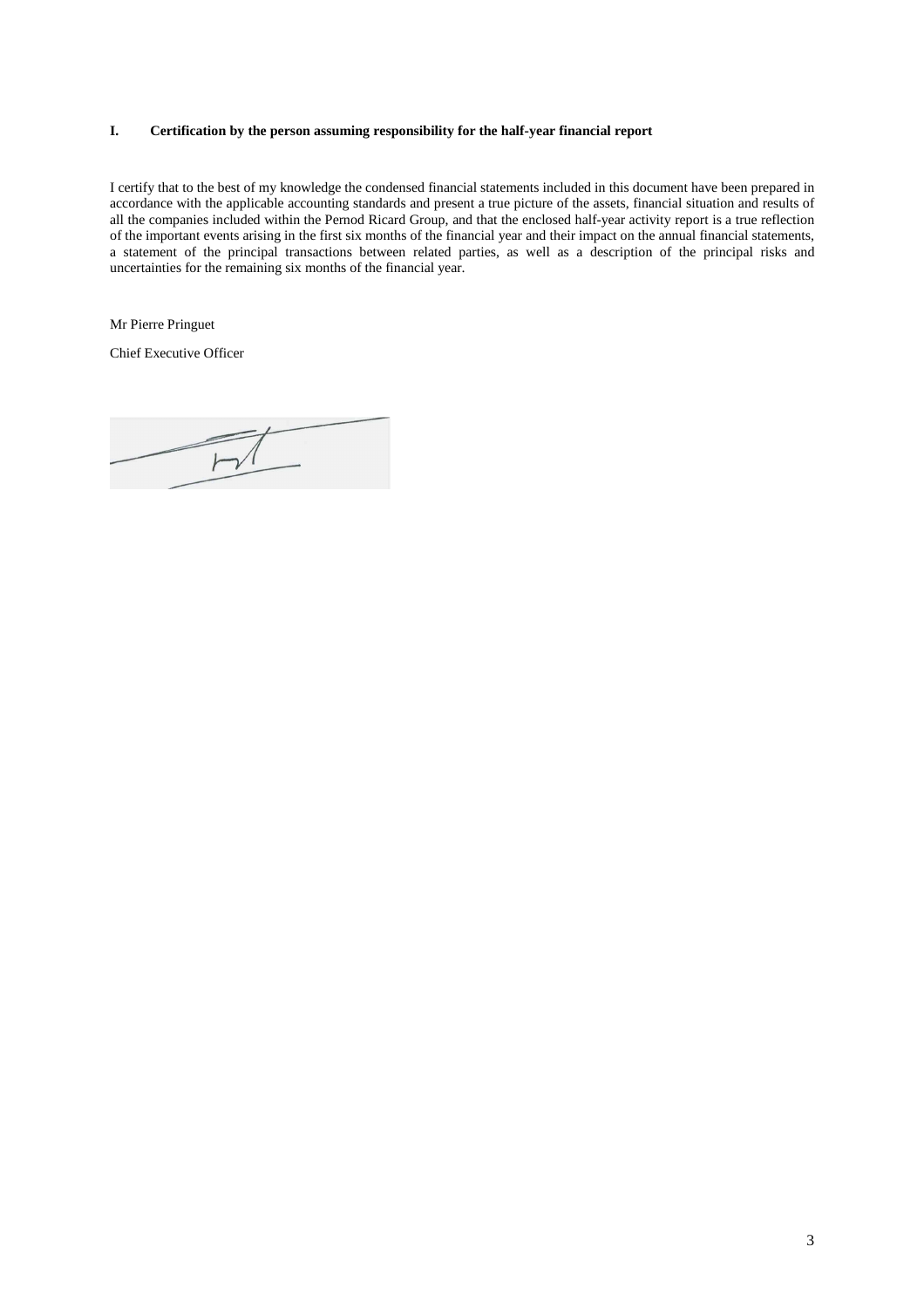## **II. Half-year activity report**

#### **Significant events of the period**

#### **1. Acquisition of Vin&Sprit ("V&S")**

On 23 July 2008, Pernod Ricard acquired 100% of the shares in the Vin&Sprit group ("V&S"), for a consideration of €5.3 billion. The acquisition was funded by means of a syndicated multi-currency loan.

In conjunction with this acquisition, the distribution of V&S products by Future Brands and Maxxium was terminated as of 1 October 2008, in exchange for the exit of the Future Brands joint-venture together with a cash consideration of \$230 million, and a cash consideration of €59 million and the sale of the shares on 30 March 2009 (€60 million) with respect to Maxxium.

#### **2. Brand disposals**

On 30 September 2008, the brand and assets related to Cruzan were sold to Fortune Brands for \$100 million.

On 18 December 2008, the Group announced the disposal of the following brands: Grönstedts Cognac, Star Gin, Red Port and Dry Anis to Arcus Gruppen AS. Pernod Ricard had committed to the European Commission to divest these brands.

# **3. Financing**

A new syndicated multi-currency loan of a total amount available of €11.5 billion enabled the Group to fund this acquisition, as well as to repay in full the syndicated loan granted on 21 April 2005.

### **Key figures and business analysis**

#### **1. Profit from recurring operations**

| $(\epsilon$ million)                           | 31/12/2007<br>6 months | 31/12/2008<br>6 months | Organic growth |       |
|------------------------------------------------|------------------------|------------------------|----------------|-------|
|                                                | 3,713                  | 4,212                  | 172            | $+5%$ |
|                                                | 2,126                  | 2.503                  | 126            | $+6%$ |
| Contribution after advertising and promotional |                        |                        |                |       |
|                                                | 1,503                  | 1.772                  | 82             | $+6%$ |
|                                                | 966                    | 1.196                  | 72             | $+8%$ |

The first half-year ended 31 December 2008 showed strong growth in profit from recurring operations and operating margin, as a result of:

- A sustained organic growth,
- A successful and fast integration of Vin&Sprit group ("V&S"),
- A favourable foreign exchange impact.

Consolidated interim net sales were  $\epsilon$ 4,212 million at 31 December 2008, that is +13% as reported and +5% organic growth. This increase reflected strong sales vigour, especially from the Top 15 brands and sustained by emerging countries and premium spirits.

Contribution after advertising and promotional ("A&P") expenses increased 18% to  $\epsilon$ 1,772 million at 31 December 2008, with organic growth of +6%.

Profit from recurring operations rose by 24% as reported and by 8% organic growth. This sharp increase was due to strong sales vigour, improved profit margins as a result of premiumisation and price increases, and was achieved in spite of stepped up A&P expenses.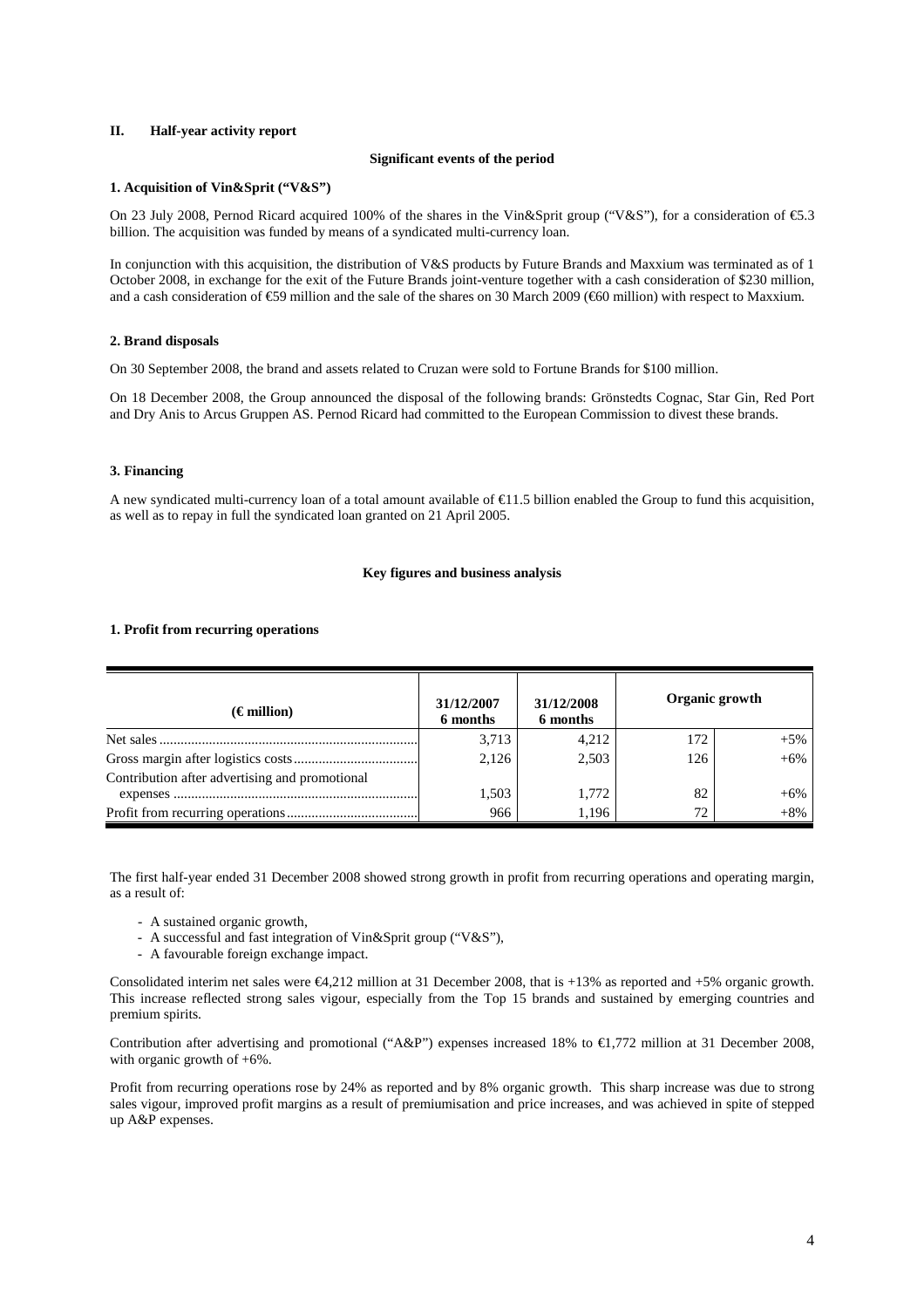### **2. Analysis of first half-year operations**

## **Net sales and volumes**

Net sales increased by 13%, from €3,713 million at 31 December 2007 to €4,212 million at 31 December 2008. This performance resulted from:

- a 5% positive organic growth,
- a 12% positive group structure impact, at €464 million, including €507 million arising from the V&S aquisition and  $\epsilon$ (43) million from disposals,
- a 4% negative foreign exchange impact, primarily due to the loss in value of the Sterling pound, the Corean won, the Indian rupee and the Australian dollar.

### **Contribution after A&P expenses**

The contribution after A&P expenses recorded organic growth of 6%, analysed as follows by geographic region:

Asia/Rest of the World registered 16% organic growth in its contribution after A&P expenses, mainly driven by China, with Martell and Ballantine's and by India, with local brands. This region benefited from a favourable mix/price increase, which increased its profitability.

The Americas posted a 5% organic growth in their contribution after A&P, featuring dynamic Latin America market and successful V&S integration. Foreign exchange rates fluctuations were favourable to this region.

Europe generated 1% organic growth in contribution after A&P expenses, with good performances in Eastern Europe but difficult situations, notably in Spain, UK and Italy.

France recorded organic growth of 2% in its contribution after A&P expenses, due in particular to the Ballantine's, Mumm and Clan Campbell brands.

# **Operations by geographic region**

France:

| $(\epsilon$ million) | 31/12/2007<br>6 months | 31/12/2008<br>6 months |    | Organic growth |
|----------------------|------------------------|------------------------|----|----------------|
|                      | 396                    | 404                    |    | $+1\%$         |
|                      | 270                    | 288                    | 10 | $+4%$          |
|                      | 183                    | 195                    |    | $+2%$          |
|                      | 96                     | 111                    |    | $+7%$          |

Europe:

| $(\epsilon$ million) | 31/12/2007<br>6 months | 31/12/2008<br>6 months | Organic growth |        |
|----------------------|------------------------|------------------------|----------------|--------|
|                      | 1,262                  | 1.497                  | 31             | $+3%$  |
|                      | 747                    | 837                    | 16             | $+2%$  |
|                      | 575                    | 628                    |                | $+1\%$ |
|                      | 372                    | 411                    |                | $+2%$  |

Americas:

| $(\epsilon$ million) | 31/12/2007<br>6 months | 31/12/2008<br>6 months | Organic growth |       |
|----------------------|------------------------|------------------------|----------------|-------|
|                      | 970                    | 1,181                  | 36             | $+4%$ |
|                      | 552                    | 736                    | 23             | $+5%$ |
|                      | 393                    | 537                    | 19             | $+5%$ |
|                      | 265                    | 387                    |                | $+7%$ |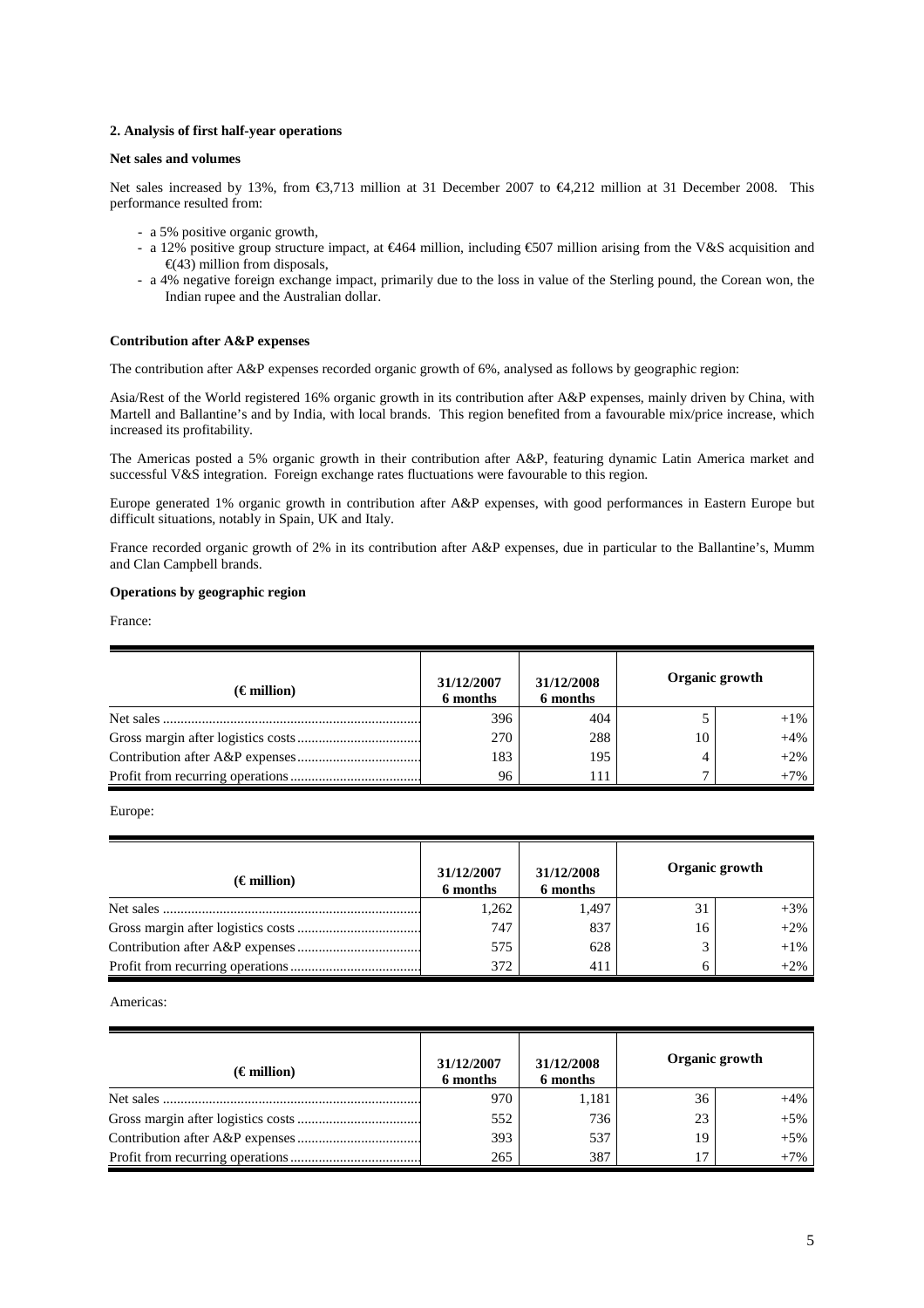Asia and rest of the world:

| $(\epsilon$ million) | 31/12/2007<br>6 months | 31/12/2008<br>6 months | Organic growth |        |
|----------------------|------------------------|------------------------|----------------|--------|
|                      | 1,085                  | 1,130                  | 101            | $+9\%$ |
|                      | 557                    | 641                    | 78             | $+14%$ |
|                      | 352                    | 412                    | 55             | $+16%$ |
|                      | 233                    | 288                    | 42             | $+18%$ |

#### **Profit from recurring operations**

Profit from recurring operations increased by 24%, being 8% organic growth. Gross margin as a percentage of sales markedly improved on a constant foreign exchange basis due to premiumisation, price increases, fast and successful V&S integration and favourable impact of foreign exchange rates fluctuations. Advertising and promotion expenditure growth was maintained. The ratio of structure costs over net sales decreased in an uncertain and more difficult environment.

Profit from recurring operations as a percentage of sales improved by 240 basis points, from 26% at 31 December 2007 to 28% at 31 December 2008.

### **Group share of net profit from recurring operations**

|                                                                              | 31/12/2007<br>6 months | 31/12/2008<br>6 months |
|------------------------------------------------------------------------------|------------------------|------------------------|
| $(\epsilon$ million)                                                         |                        |                        |
|                                                                              | 966                    | 1 1 9 6                |
| Interest (expenses) income from recurring operations                         | (176)                  | (339)                  |
| Corporate income tax on recurring operations                                 | (183)                  | (169)                  |
| Net profit from discontinued operations, minority interests and share of net | (13)                   | (3)                    |
| Group share of net profit from recurring operations                          | 594                    | 685                    |

### **1. Net financial expense from recurring operations**

Financial income (expense) from recurring operations amounted to  $\epsilon$ (339) million, compared to  $\epsilon$ (176) million at 31 December 2007. This increase of net financial expense arose from financing costs which went up €151 million to €320 million at 31 December 2008, as a consequence of increased debt in relation to the acquisition of V&S.

#### **Indebtedness**

Net debt was €12,956 million at 31 December 2008, after the acquisition of V&S for €5,327 million. The improvement in the self-financing capacity was in line with operating profit growth.

#### **2. Corporate income tax on recurring operations**

Corporate income tax on recurring operations amounted to  $\epsilon$ (169) million, being a tax rate of 19.7%.

# **3. Group share of net profit from recurring operations**

Group share of net profit from recurring operations increased by 15% to  $\epsilon$ 685 million, with financing costs under control.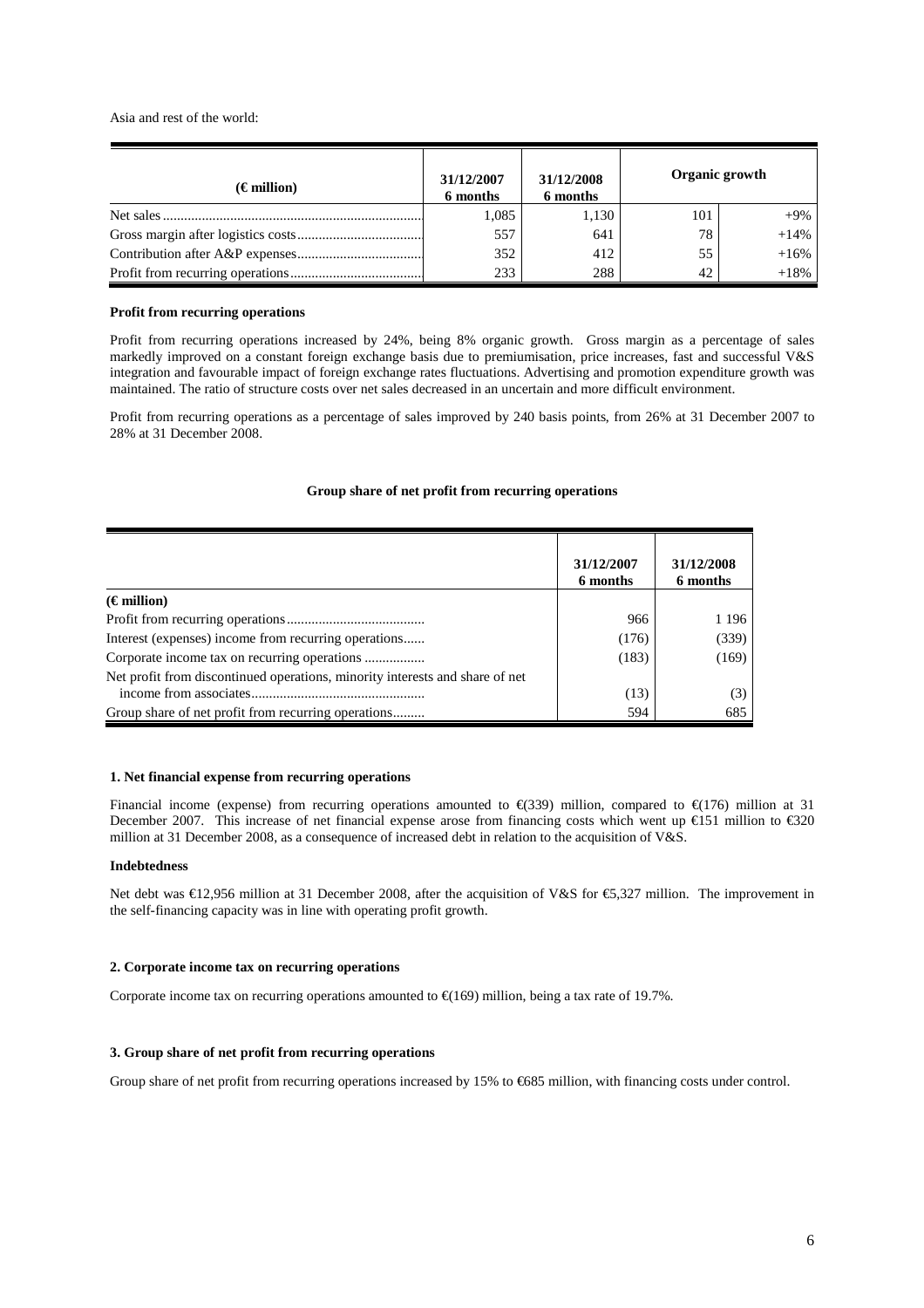#### **Group share of net profit**

|                                                                              | 31/12/2007<br>6 mois | 31/12/2008<br>6 mois |
|------------------------------------------------------------------------------|----------------------|----------------------|
| $(\epsilon$ million)                                                         |                      |                      |
|                                                                              | 966                  | 1.196                |
|                                                                              |                      | (133)                |
|                                                                              | 970                  | 1,063                |
| Interest (expenses) income from recurring operations                         | (176)                | (339)                |
|                                                                              | (9)                  | (46)                 |
|                                                                              | (184)                | (59)                 |
| Net profit from discontinued operations, minority interests and share of net |                      |                      |
|                                                                              | (13)                 | (3)                  |
|                                                                              | 588                  | 615                  |

## **1. O**t**her operating income and expenses**

Other operating income and expenses amounted to a negative €133 million at 31 December 2008 and included:

- $\epsilon \in (56)$  million of net restructuring expenses,
- $\epsilon$  (77) million of other operating income and expenses, including termination costs to exit V&S distribution contracts.

#### **2. Group share of net profit**

Group share of net profit was  $\epsilon$ 615 million, an increase of 5%.

#### **Net result and retained earnings of the Parent company**

The net result and retained earnings of the Parent company, Pernod Ricard S.A., amounted to, respectively, €23 million and €1,155 million at 31 December 2008.

#### **Major risks and uncertainties for the second half of the financial year**

The major risks and uncertainties Pernod Ricard Group faces are listed under chapter "Risk management" of the 2007/08 reference document, available from the website of the Autorité des Marchés Financiers or from the Pernod Ricard website.

This risk analysis remains valid for the assessment of major risks over the second half of the financial year.

# **Outlook**

The results of the first half-year ended 31 December 2008 were very satisfactory. The second half looks more difficult with tougher conditions in some markets.

### **Main related-party transactions**

Information related to related parties transactions are detailed in note 18 of the notes to the condensed consolidated interim financial statements included in this document.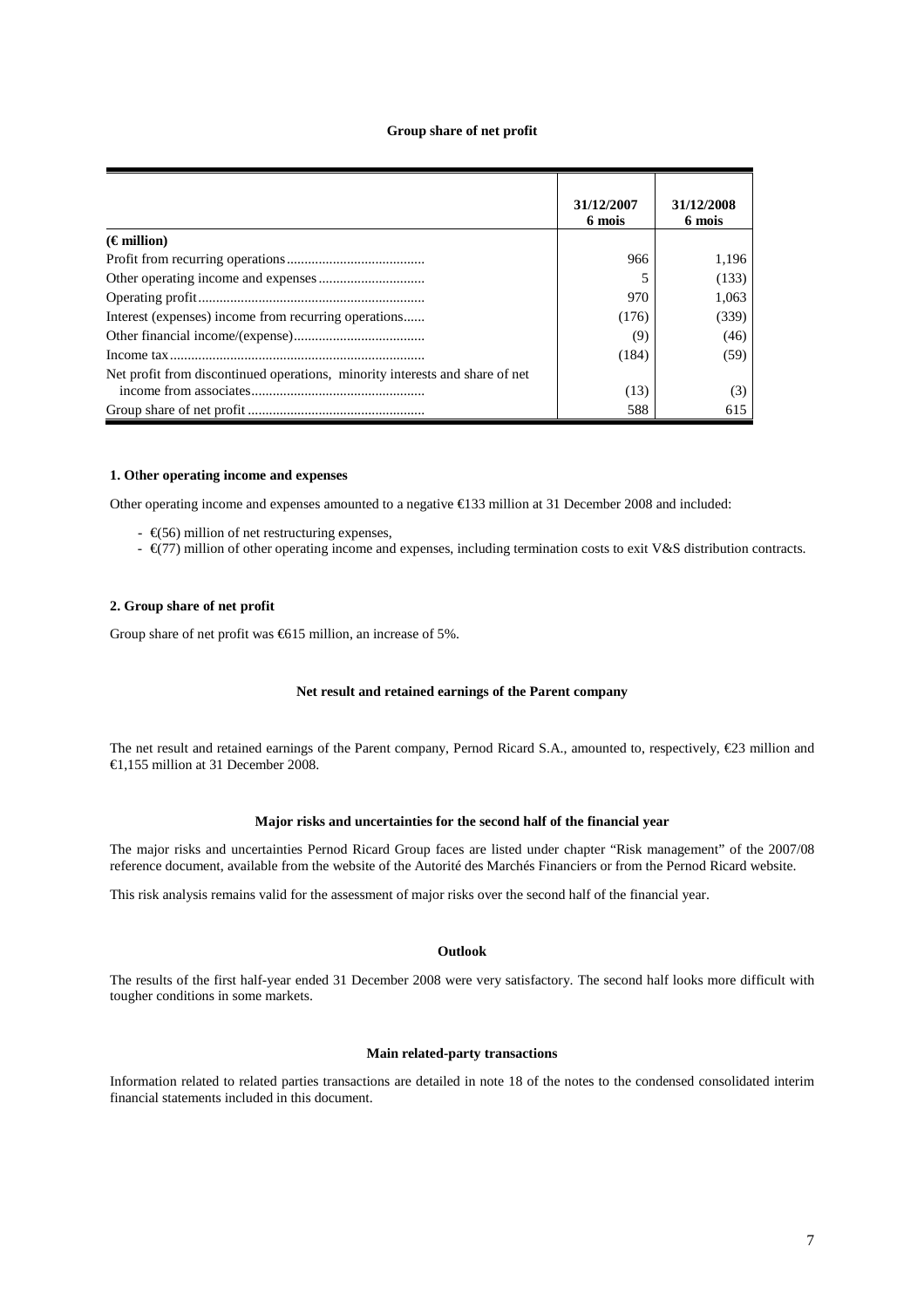# **III. Condensed consolidated interim financial statements**

| $(\epsilon$ million)                                         | 31/12/2007   | 31/12/2008 | <b>Notes</b> |
|--------------------------------------------------------------|--------------|------------|--------------|
|                                                              |              |            |              |
|                                                              | 3,713        | 4,212      |              |
|                                                              | (1,587)      | (1,710)    |              |
|                                                              | 2,126        | 2,503      |              |
|                                                              | (623)        | (731)      |              |
|                                                              | 1,503        | 1,772      |              |
|                                                              | (537)        | (576)      |              |
|                                                              | 966          | 1,196      |              |
|                                                              | 5            | (133)      | 7            |
|                                                              | 970          | 1,063      |              |
|                                                              | (168)        | (320)      | 6            |
|                                                              | (18)         | (65)       | 6            |
|                                                              | (185)        | (385)      |              |
|                                                              | (184)        | (59)       | 8            |
|                                                              | $\theta$     | (1)        |              |
|                                                              | 601          | 618        |              |
|                                                              | $\mathbf{0}$ |            |              |
|                                                              | 601          | 625        |              |
| Including:                                                   |              |            |              |
|                                                              | 13           | 11         |              |
|                                                              | 588          | 615        |              |
|                                                              |              |            |              |
|                                                              | 2.77         | 2.82       | 9            |
|                                                              | 2.73         | 2.79       | 9            |
|                                                              |              |            |              |
| Net earnings per share from continuing operations (excluding |              |            |              |
|                                                              | 2.77         | 2.78       |              |
| Net earnings per share from continuing operations (excluding |              |            |              |
| discontinued operations) — diluted (in euros)                | 2.73         | 2.76       |              |
|                                                              |              |            |              |

# **Consolidated income statement.**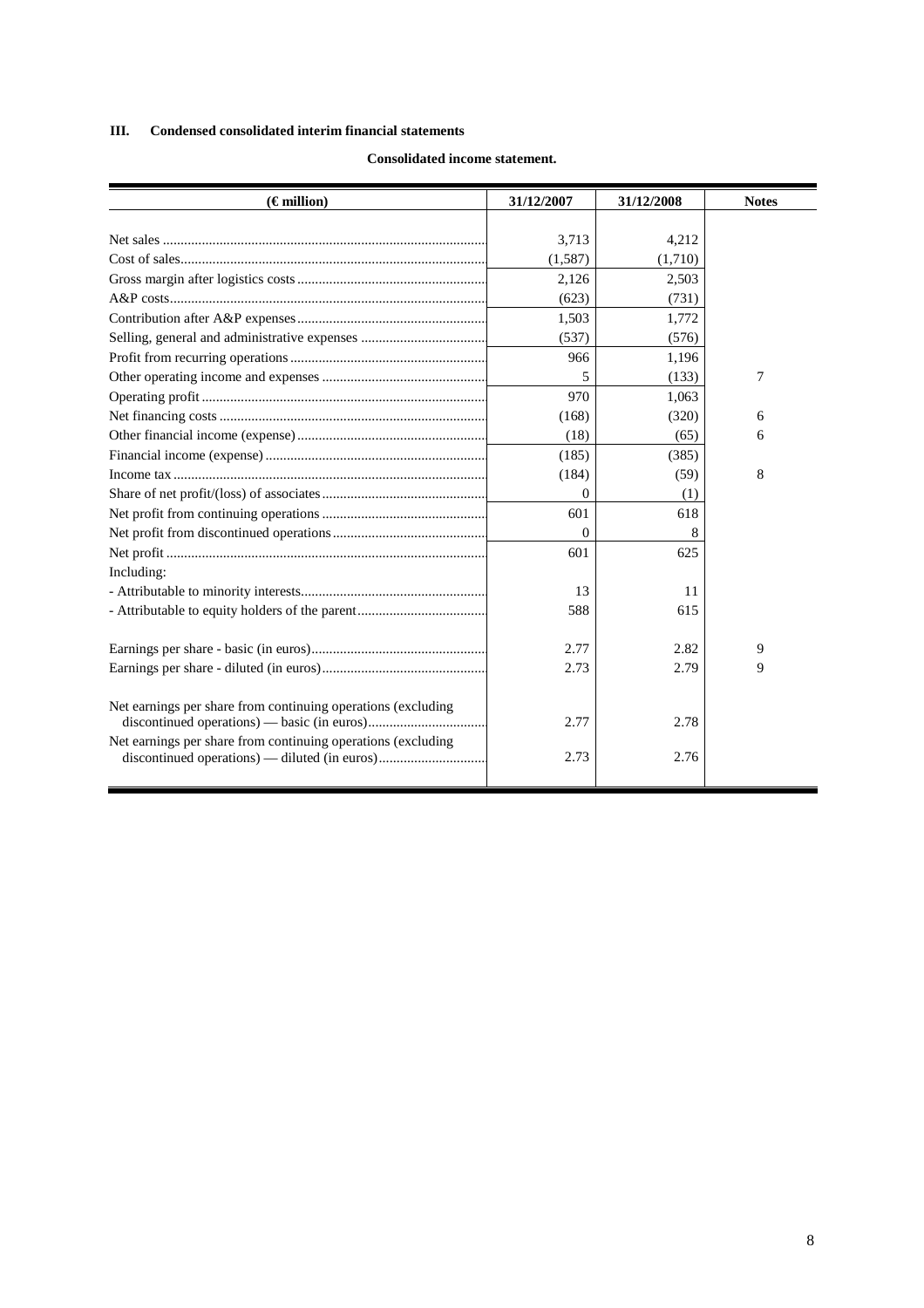# **Consolidated balance sheet.**

| <b>Assets</b>        | 30/06/2008 | 31/12/2008 | <b>Notes</b> |  |
|----------------------|------------|------------|--------------|--|
| $(\epsilon$ million) |            |            |              |  |
| Net amounts          |            |            |              |  |
| Non-current assets   |            |            |              |  |
|                      | 7,138      | 11,566     | 10           |  |
|                      | 3,203      | 4,896      | 10           |  |
|                      | 1,608      | 1,700      |              |  |
|                      | 66         | 60         |              |  |
|                      | 145        | 126        |              |  |
|                      | 3          | 3          |              |  |
|                      | 722        | 1,107      | 8            |  |
|                      | 12,885     | 19,458     |              |  |
| Current assets       |            |            |              |  |
|                      | 3,717      | 3.615      | 11           |  |
|                      | 1,146      | 1,698      |              |  |
|                      | 48         | 53         |              |  |
|                      | 195        | 184        |              |  |
|                      | 19         | 26         |              |  |
|                      | 421        | 530        | 13           |  |
|                      | 5,546      | 6,106      |              |  |
|                      | $\Omega$   | 68         |              |  |
|                      | 18,431     | 25,632     |              |  |
|                      |            |            |              |  |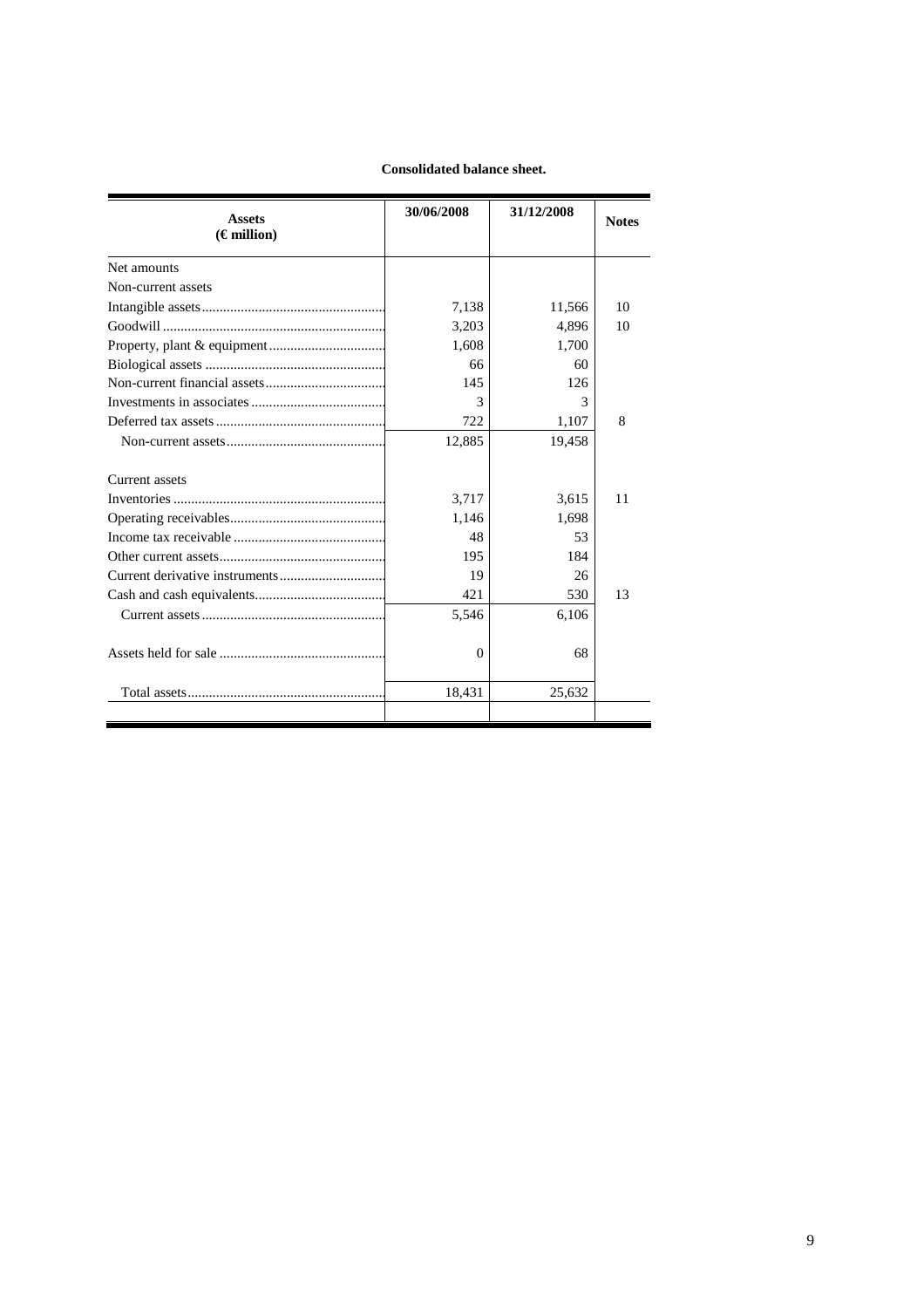| Liabilities and shareholders' equity<br>$(\epsilon$ million)        | 30/06/2008 | 31/12/2008 | <b>Notes</b> |
|---------------------------------------------------------------------|------------|------------|--------------|
| Shareholders' equity                                                |            |            |              |
|                                                                     | 341        | 341        | 15           |
|                                                                     | 2.065      | 2,067      |              |
| Retained earnings and currency translation adjustments              | 3.175      | 2,825      |              |
| Net profit attributable to equity holders of the parent             | 840        | 615        |              |
| Shareholders' equity - attributable to equity holders of the parent | 6,420      | 5,847      |              |
|                                                                     |            |            |              |
|                                                                     | 177        | 183        |              |
|                                                                     | 6,597      | 6,030      |              |
| Non-current liabilities                                             |            |            |              |
|                                                                     | 467        | 529        | 12           |
| Provisions for pensions and other long-term employee benefits       | 478        | 433        | 12           |
|                                                                     | 2,128      | 2,316      | 8            |
|                                                                     | 2,352      | 2,284      | 13           |
|                                                                     | 209        | 276        | 13           |
|                                                                     | 3,053      | 10,596     | 13           |
|                                                                     | 8,687      | 16,435     |              |
| <b>Current liabilities</b>                                          |            |            |              |
|                                                                     | 287        | 306        | 12           |
|                                                                     | 1,650      | 2,039      |              |
|                                                                     | 103        | 125        |              |
|                                                                     | 130        | 49         |              |
|                                                                     | 950        | 330        | 13           |
|                                                                     | 27         | 319        |              |
|                                                                     | 3,147      | 3,167      |              |
|                                                                     | 18,431     | 25,632     |              |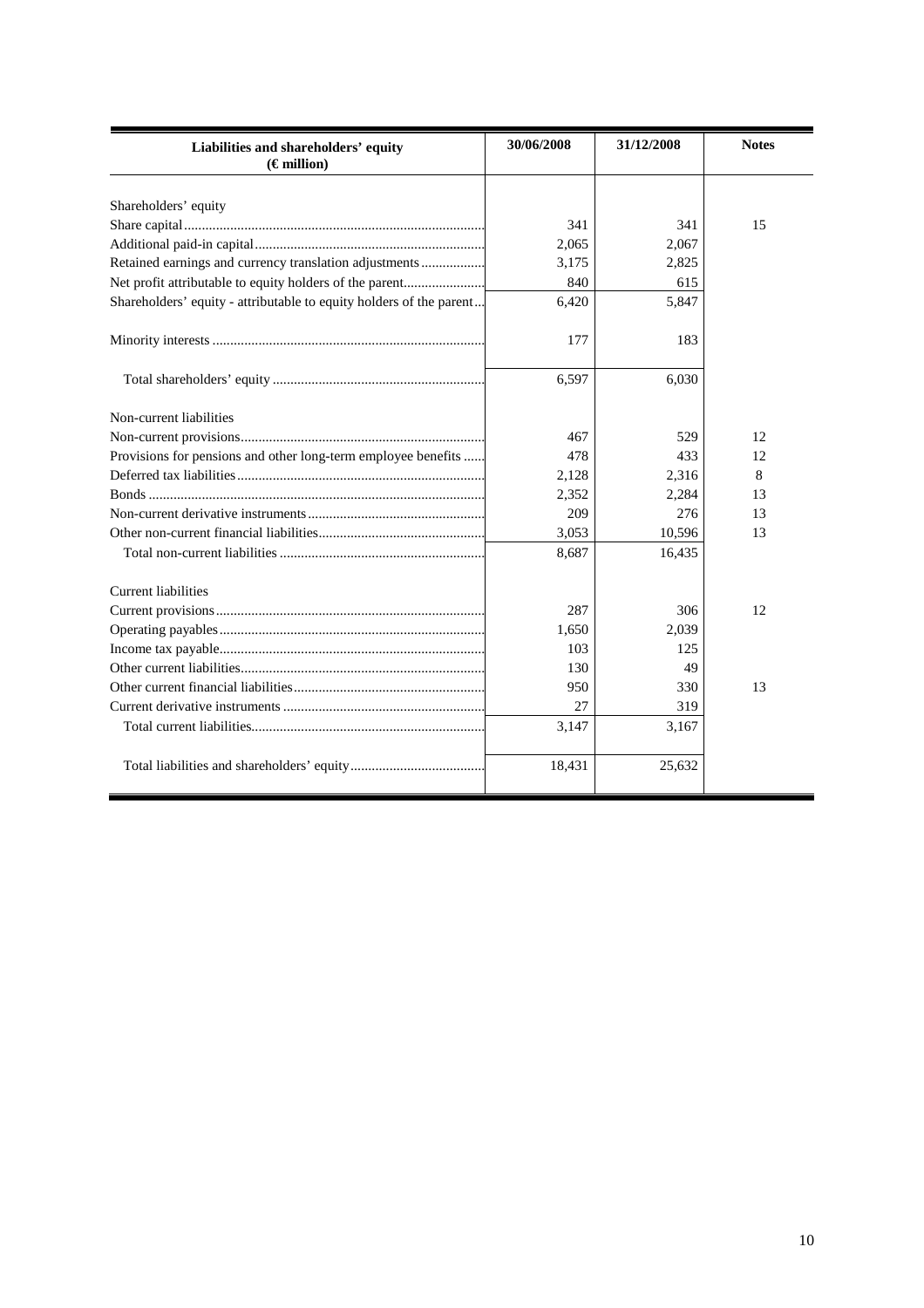# **Statement of changes in shareholders' equity.**

| $(\epsilon$ million)                                                  | <b>Share</b><br>capital | <b>Additio</b><br>nal<br>paid-in<br>capital | <b>Retained</b><br>earnings | <b>Changes</b><br>in fair<br>value | <b>Currency</b><br>translation<br>adjustment<br>s | <b>Treasury</b><br>shares | <b>Total</b><br>attributabl<br>e to<br>equity<br>holders<br>of the<br>parent | <b>Minority</b><br>interests | <b>Total</b><br>shareholde<br>rs'<br>equity |
|-----------------------------------------------------------------------|-------------------------|---------------------------------------------|-----------------------------|------------------------------------|---------------------------------------------------|---------------------------|------------------------------------------------------------------------------|------------------------------|---------------------------------------------|
| At 01/07/2007                                                         | 340                     | 2,053                                       | 4,012                       | 32                                 | 167                                               | (313)                     | 6,290                                                                        | 168                          | 6.458                                       |
| Currency translation adjustments                                      |                         |                                             |                             |                                    | (402)                                             |                           | (402)                                                                        | (5)                          | (407)                                       |
| Hedges of net foreign currency<br>investments, net of deferred<br>tax |                         |                                             |                             |                                    | 56                                                |                           | 56                                                                           |                              | 56                                          |
| Fair value of cash flow hedges,                                       |                         |                                             |                             | (37)                               |                                                   |                           | (37)                                                                         |                              | (37)                                        |
| net of deferred tax.                                                  |                         |                                             |                             |                                    |                                                   |                           |                                                                              |                              |                                             |
| Income and expenses recognised<br>directly through equity             |                         |                                             |                             | (37)                               | (346)                                             |                           | (383)                                                                        | (5)                          | (388)                                       |
| Net profit                                                            |                         |                                             | 588                         |                                    |                                                   |                           | 588                                                                          | 13                           | 601                                         |
| Total recognised income and<br>expenses                               |                         |                                             | 588                         | (37)                               | (346)                                             |                           | 205                                                                          | 8                            | 213                                         |
| Capital increase                                                      | $\overline{0}$          | $\overline{7}$                              |                             |                                    |                                                   |                           | 7                                                                            |                              | 7                                           |
| Share-based payment                                                   |                         |                                             | 19                          |                                    |                                                   |                           | 19                                                                           |                              | 19                                          |
| Purchase/sale of treasury shares                                      |                         |                                             |                             |                                    |                                                   | (8)                       | (6)                                                                          |                              | (6)                                         |
| Dividends distributed                                                 |                         |                                             | (133)                       |                                    |                                                   |                           | (133)                                                                        | (9)                          | (143)                                       |
| Changes in scope of<br>consolidation                                  |                         |                                             | $\boldsymbol{0}$            |                                    | (4)                                               |                           | (4)                                                                          |                              | (2)                                         |
| Other movements                                                       |                         |                                             | 3                           |                                    |                                                   |                           | 3                                                                            | (0)                          | 3                                           |
| At 31/12/2007                                                         | 340                     | 2,059                                       | 4,490                       | (5)                                | (183)                                             | (321)                     | 6,381                                                                        | 169                          | 6,550                                       |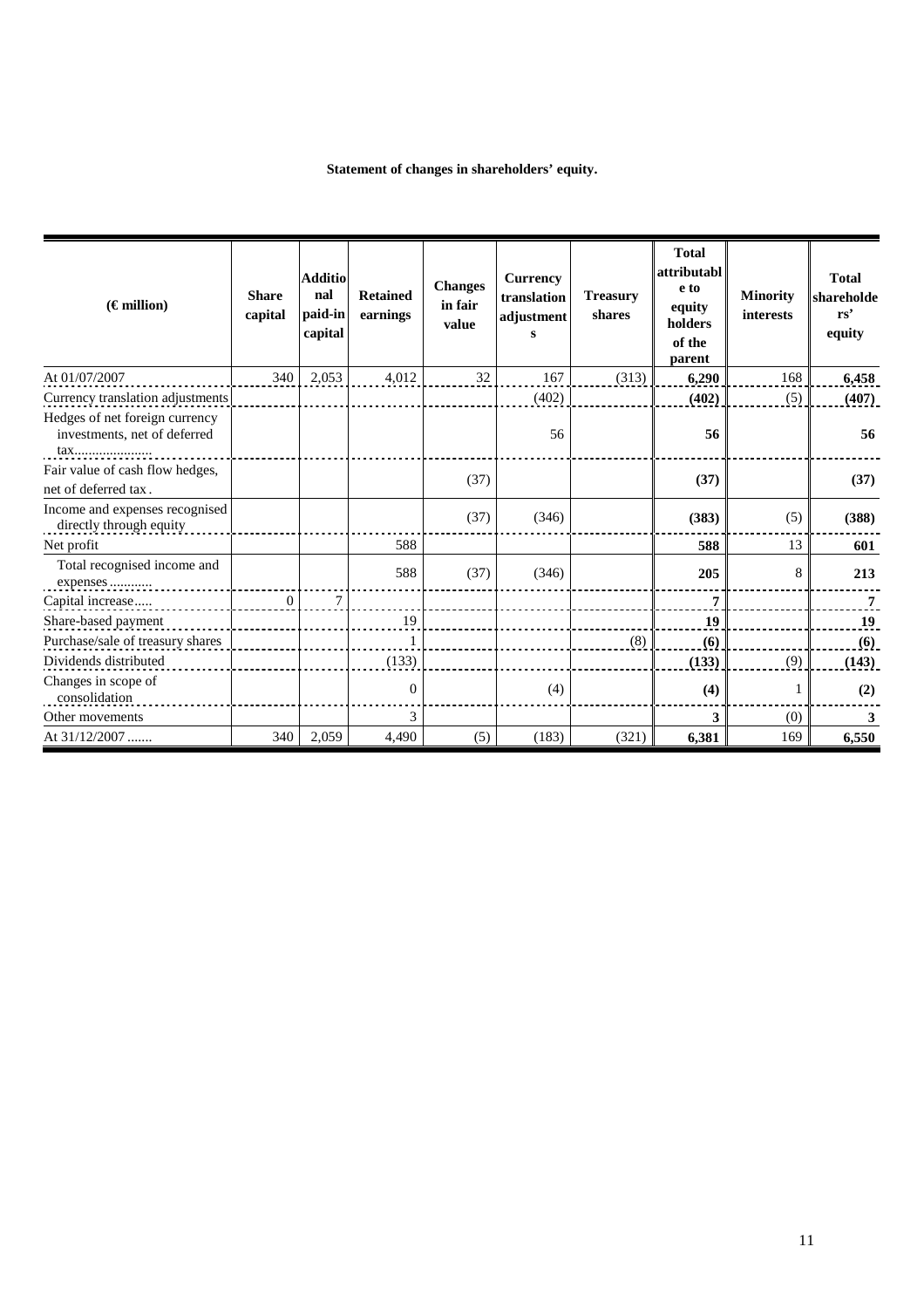| $(\epsilon$ million)                                           | <b>Share</b><br>capital | <b>Additio</b><br>nal<br>paid-in<br>capital | <b>Retained</b><br>earnings | <b>Changes</b><br>in fair<br>value | <b>Currency</b><br>translation<br>adjustment<br>s | <b>Treasury</b><br>shares | <b>Total</b><br>attributabl<br>e to<br>equity<br>holders<br>of the<br>parent | <b>Minority</b><br>interests | <b>Total</b><br>shareholde<br>rs'<br>equity |
|----------------------------------------------------------------|-------------------------|---------------------------------------------|-----------------------------|------------------------------------|---------------------------------------------------|---------------------------|------------------------------------------------------------------------------|------------------------------|---------------------------------------------|
| At 01/07/2008                                                  | 341                     | 2,065                                       | 4,637                       | 8                                  | (514)                                             | (117)                     | 6,420                                                                        | 177                          | 6597                                        |
| Currency translation adjustments                               |                         |                                             |                             |                                    | 47                                                |                           | 47                                                                           | $\theta$                     | 47                                          |
| Hedges of net foreign currency<br>investments, net of deferred |                         |                                             |                             |                                    | (897)                                             |                           | (897)                                                                        |                              | (897)                                       |
| Fair value of cash flow hedges,<br>net of deferred tax.        |                         |                                             |                             | (213)                              |                                                   |                           | (213)                                                                        |                              | (213)                                       |
| Income and expenses recognised<br>directly through equity      |                         |                                             |                             | (213)                              | (851)                                             |                           | (1,064)                                                                      | $\Omega$                     | (1,063)                                     |
| Net profit                                                     |                         |                                             | 615                         |                                    |                                                   |                           | 615                                                                          | 11                           | 625                                         |
| Total recognised income and<br>expenses                        |                         |                                             | 615                         | (213)                              | (851)                                             |                           | (449)                                                                        | 11                           | (438)                                       |
| Capital increase                                               | $\overline{0}$          | 2                                           |                             |                                    |                                                   |                           | $\overline{2}$                                                               |                              | $\overline{2}$                              |
| Share-based payment                                            |                         |                                             | 22                          |                                    |                                                   |                           | 22                                                                           |                              | 22                                          |
| Purchase/sale of treasury shares                               |                         |                                             |                             |                                    |                                                   | $\overline{2}$            | $\boldsymbol{2}$                                                             |                              | $\boldsymbol{2}$                            |
| Dividends distributed                                          |                         |                                             | (150)                       |                                    |                                                   |                           | (150)                                                                        | (6)                          | (155)                                       |
| Changes in scope of<br>consolidation                           |                         |                                             |                             |                                    |                                                   |                           | 0                                                                            |                              | 0                                           |
| Other movements                                                |                         |                                             | $\overline{0}$              |                                    |                                                   |                           | 0                                                                            |                              |                                             |
| At $31/12/2008$                                                | 341                     | 2,067                                       | 5,125                       | (205)                              | (1,365)                                           | (116)                     | 5,847                                                                        | 183                          | 6,030                                       |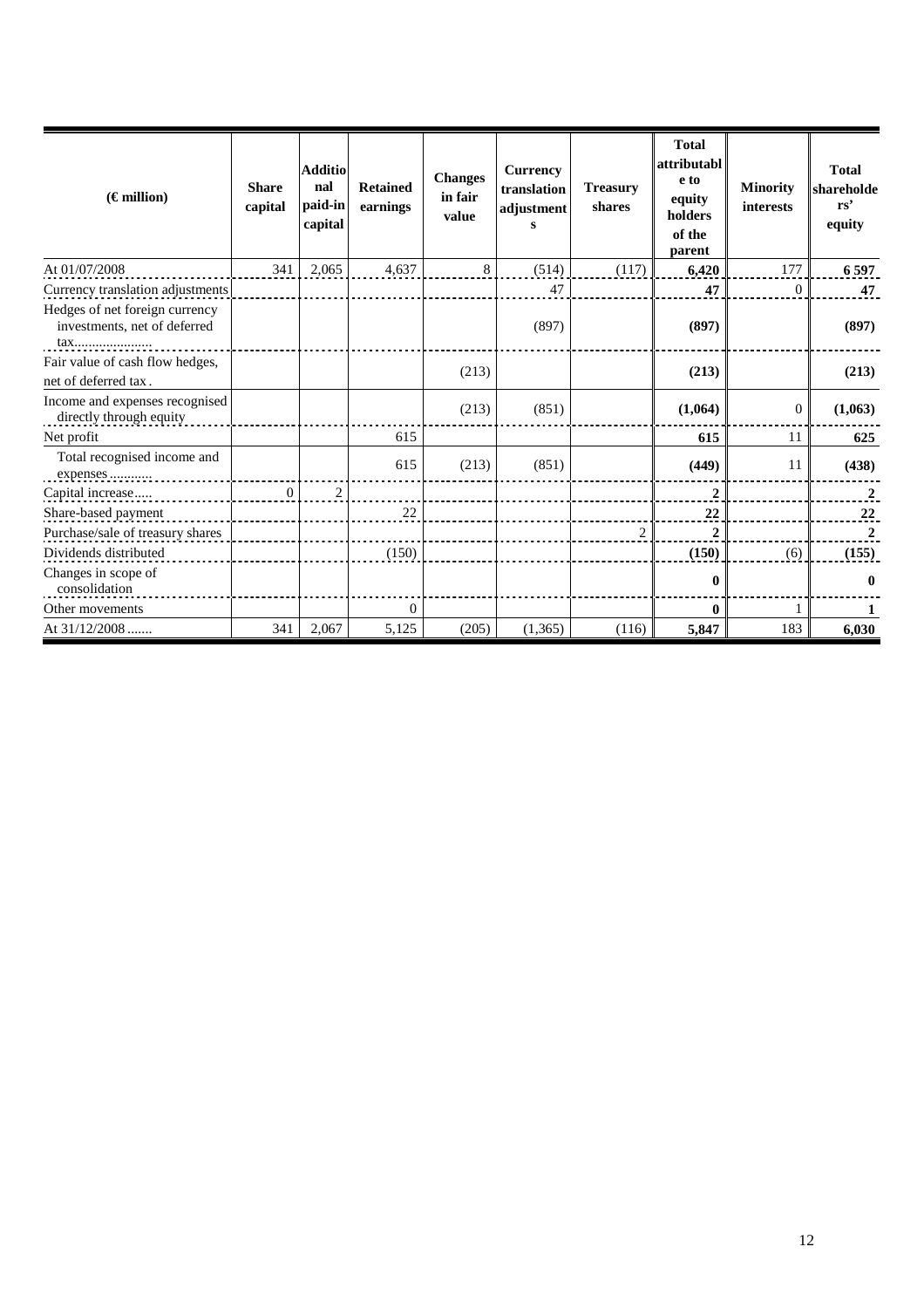# **Consolidated cash flow statement.**

| $(\epsilon$ million)                                                                      | 31/12/2007       | 31/12/2008     | <b>Notes</b> |
|-------------------------------------------------------------------------------------------|------------------|----------------|--------------|
| Cash flow from operating activities                                                       |                  |                |              |
|                                                                                           | 588              | 615            |              |
|                                                                                           | 13               | 11             |              |
|                                                                                           | (0)              |                |              |
|                                                                                           | 185              | 385            | 6            |
|                                                                                           | 184              | 59             | 8            |
|                                                                                           | $\Omega$         | (8)            |              |
|                                                                                           | 79               | 81             |              |
|                                                                                           | (176)            | (50)           |              |
|                                                                                           | 11               | (0)            |              |
|                                                                                           | $\overline{c}$   | 3              |              |
|                                                                                           | $\overline{c}$   | 3              |              |
|                                                                                           | (12)             | (0)            | 7            |
|                                                                                           | 19               | 22             | 16           |
|                                                                                           | (543)            | (166)          | 14           |
|                                                                                           | (210)            | (346)          |              |
|                                                                                           | 15               | 13             |              |
|                                                                                           | (161)            | (98)           |              |
|                                                                                           | 10               | 35             |              |
|                                                                                           | 6                | 559            |              |
|                                                                                           |                  |                |              |
| Cash flow from investing activities                                                       |                  |                |              |
|                                                                                           | (82)             | (116)          | 14           |
| Proceeds from disposals of property, plant and equipment and intangible assets            | 16               | 23             |              |
|                                                                                           | $\overline{0}$   | (5,327)        | 14           |
|                                                                                           | (2)              | (25)           |              |
|                                                                                           | 1                |                |              |
|                                                                                           | (67)             | (5, 444)       |              |
| Cash flow from financing activities                                                       |                  |                |              |
|                                                                                           | (273)            | (295)          | 15           |
|                                                                                           | 5                | 2              |              |
|                                                                                           | 451              | 10,808         | 14           |
|                                                                                           | (47)             | (5,505)        | 14           |
|                                                                                           | (7)              | $\overline{c}$ |              |
|                                                                                           | 129              | 5,011          |              |
|                                                                                           |                  |                |              |
|                                                                                           | $\boldsymbol{0}$ | 8              |              |
| Increase/(decrease) in cash and cash equivalents (before effect of exchange rate changes) | 69               | 134            |              |
|                                                                                           | (16)             | (24)           |              |
| Increase/(decrease) in cash and cash equivalents (after effect of exchange rate changes)  | 53               | 110            |              |
|                                                                                           | 383              | 421            |              |
|                                                                                           | 435              | 530            |              |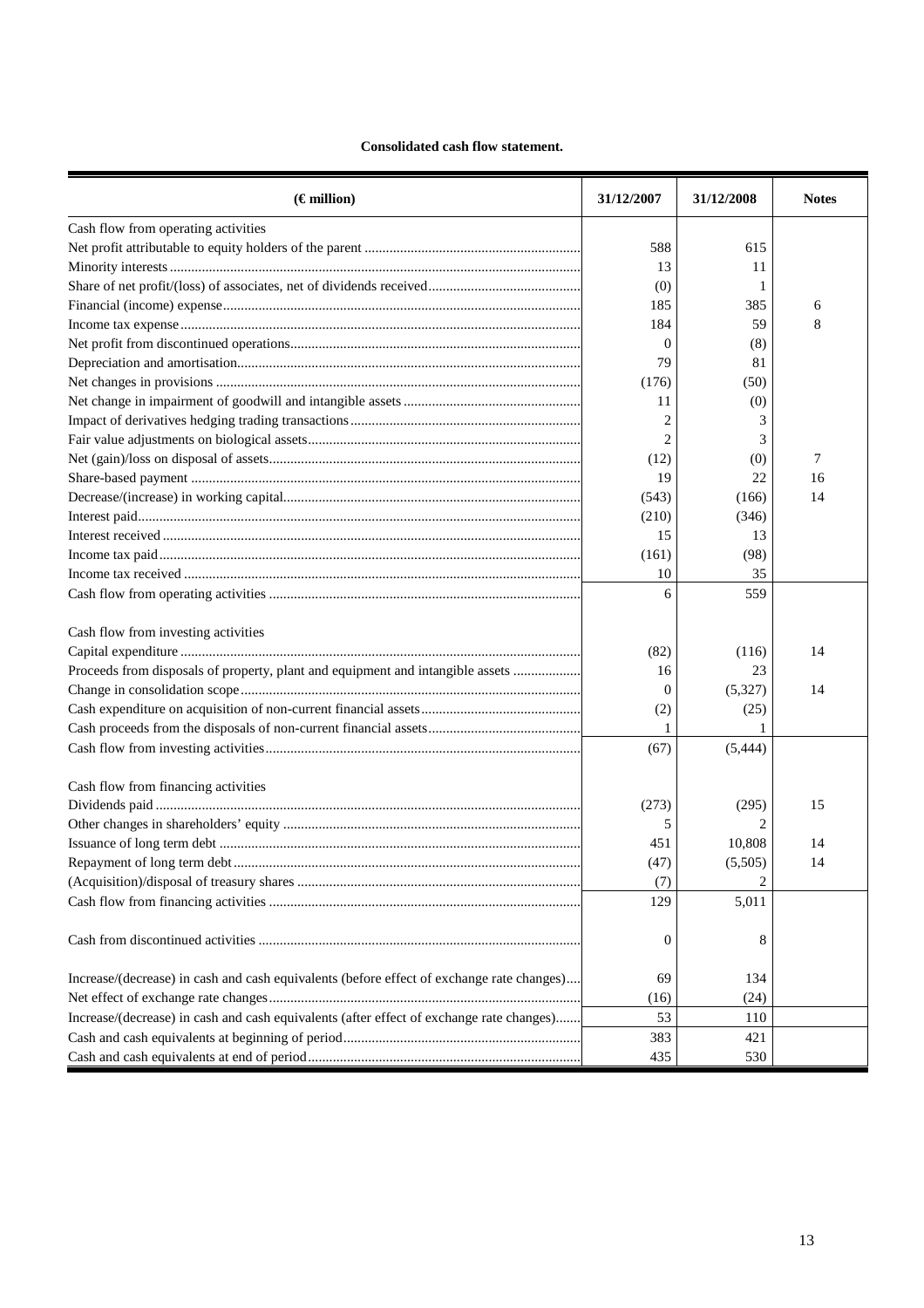#### **Notes to the condensed consolidated interim financial statements.**

Pernod Ricard is a French Company (Société Anonyme), subject to all laws governing commercial companies in France, including in particular the provisions of the French Commercial Code. The Company is headquartered at 12, place des Etats-Unis, 75116 Paris and is listed on the Paris stock market. The condensed consolidated interim financial statements reflect the accounting position of Pernod Ricard and its subsidiaries (hereafter the "Group"). They are reported in million of euros  $(\epsilon)$ , rounded to the nearest million.

The Group manufactures and sells wine and spirits.

On 12 February 2009, the Board of Directors approved the consolidated interim financial statements for the first half-year ended 31 December 2008.

#### **Note 1. – Accounting policies.**

1. Principles and accounting standards governing the preparation of the financial statements — Because of its listing in a country of the European Union (EU), and in accordance with EC regulation 1606/2002, the condensed consolidated interim financial statements of the Group for the first half-year ended 31 December 2008 have been prepared in accordance with IAS 34 (interim financial reporting) of the IFRS (*International Financial Reporting Standards*) as adopted by the European Union.

Note that:

- The Group's financial year runs from 1 July to 30 June.

- Condensed consolidated interim financial statements were prepared in accordance with the same accounting principles and methods as those used in the preparation of the annual consolidated financial statements at 30 June 2008, subject to the changes in accounting standards listed under section 1.3.

- The condensed consolidated interim financial statements do not include all the information required in the preparation of the consolidated financial statements and must be read in conjunction with the consolidated financial statements at 30 June 2008.

Estimates — The preparation of consolidated financial statements in accordance with the rules laid down by IFRS involves the use by Management of estimates and assumptions, which have an impact on amounts recognised as assets and liabilities and on the amounts recognised in revenue and expense accounts during the financial year. These estimates assume the business will continue to operate as a going concern and are measured using information available at the time of preparation. Estimates may be revised if the circumstances on which they are based change or if new information arises. Actual results may differ from estimates. At 31 December 2008, the Management was not aware of any factors likely to call into question estimates and assumptions used in the preparation of full-year consolidated financial statements at 30 June 2008.

Judgement. — In the absence of standards or interpretation applicable to specific transactions, Group management used its own judgement in defining and applying accounting policies which would provide relevant and reliable information within the framework of the preparation of financial statements.

2. Seasonality. — Premium wine and spirits sales are traditionally affected by a seasonality factor, in particular products associated with end-of-year celebrations in key markets. Sales in the first six months of the financial year ending 30 June are generally higher than in the second half-year.

3. Changes in accounting policies.

The following standards and interpretations became applicable for Pernod Ricard Group, starting 1 July 2008:

- Amendment to IAS 39 (Financial instruments: recognition and measurement) and IFRS 7 (Financial instruments: disclosures) on financial assets reclassification. This amendment had no impact on condensed consolidated interim financial statements.
- IFRIC 14 (IAS 19 The limit on the defined benefit asset, minimum funding requirements and their interaction) which clarified the calculation of the limit on a defined benefit asset and its interaction with statutory funding requirement. This interpretation amendment had no impact on condensed consolidated interim financial statements.

Condensed consolidated interim financial statements do not take into account:

- Draft standards and interpretations which still have the status of exposure drafts of the IASB and the IFRIC at the balance sheet date,
- New standards, revisions of existing standards and interpretations published by IASB but not yet approved by the European accounting regulatory committee at the date of the condensed consolidated interim financial statements. These include, in particular, interpretation IFRIC 16 (Hedges of a net investment in a foreign operation), whose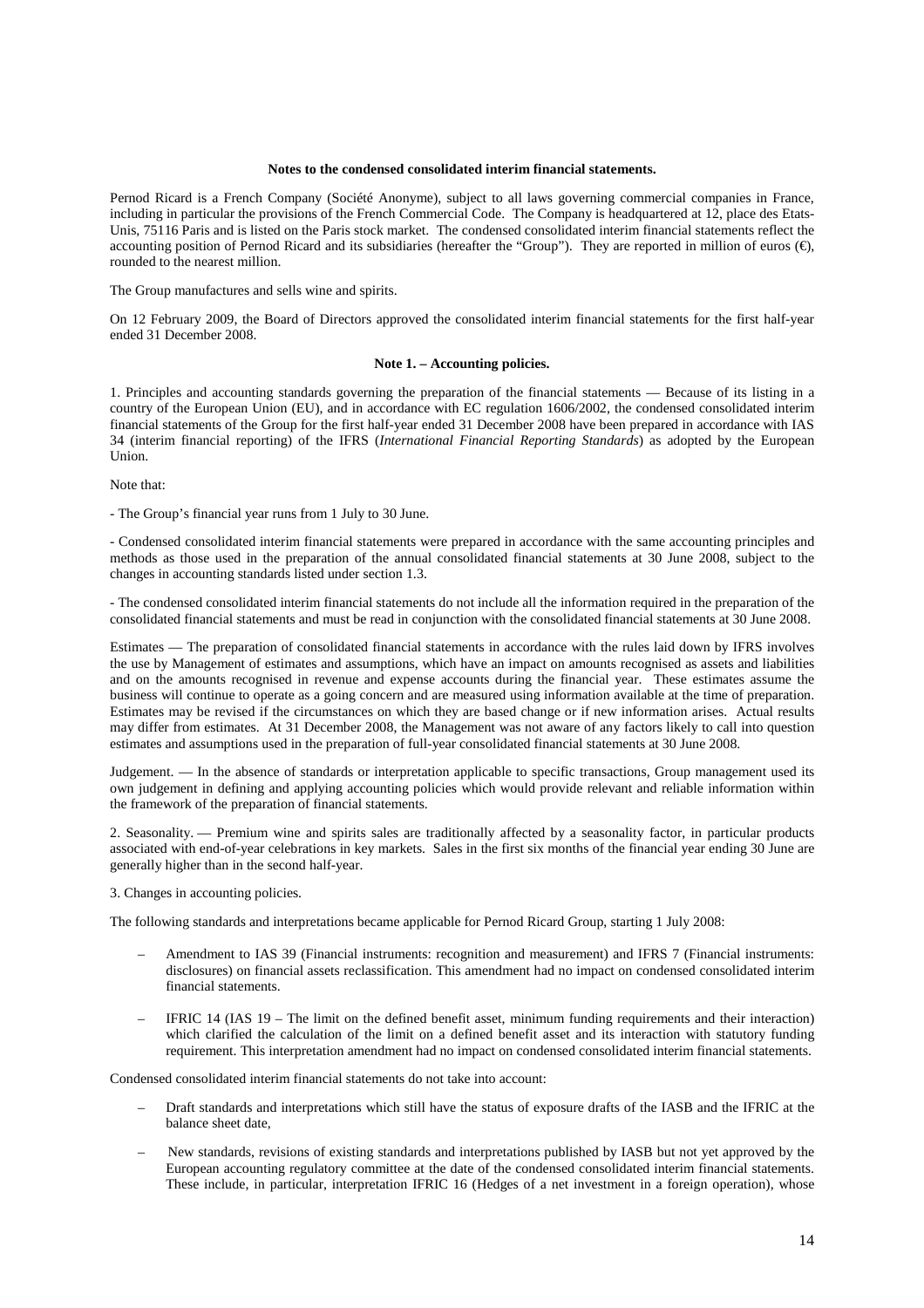application will be mandatory for financial years commencing after 1 October 2008, amended IAS 32 and IAS 1 (Puttable financial instruments and obligations arising on liquidation) and amended IFRS 1 and IAS 27 (Cost for a subsidiary in the separate financial statements of a parent on first-time adoption of IFRSs), whose application will be mandatory for financial years commencing after 1 January 2009, revised IFRS 3 (Business combination – Phase II), revised IAS 27 (Consolidated and separate financial statements), amended IAS 39 (Eligible hedged items), whose application will be mandatory for financial years commencing after 1 July 2009.

– Standards published by the IASB, adopted at a European level but whose application becomes compulsory in respect of financial years begun after 1 July 2008. These include IFRS 8 (Operating segments), revised IAS 23 (Borrowing costs), amended IFRS 2 (Vesting conditions and cancellations), revised IAS 1 (Presentation of financial statements), whose application will be mandatory for financial years commencing after 1 January 2009. The Group is currently assessing the potential impact of this standard on its consolidated financial statements.

## **Note 2. – Key events of the period.**

### **1. Acquisition of Vin&Sprit ("V&S")**

On 23 July 2008, Pernod Ricard acquired 100% of the shares in the Vin&Sprit group ("V&S"), for a consideration of €5.3 billion. The acquisition was funded by means of a syndicated multi-currency loan.

In conjunction with this acquisition, the distribution of V&S products by Future Brands and Maxxium was terminated as of 1 October 2008, in exchange for the exit of the Future Brands joint-venture together with a cash consideration of \$230 million, and a cash consideration of  $\epsilon$ 59 million and the sale of the shares on 30 March 2009 ( $\epsilon$ 60 million) with respect to Maxxium.

### **2. Brand disposals**

On 30 September 2008, the brand and assets related to Cruzan were sold to Fortune Brands for \$100 million.

On 18 December 2008, the Group announced the disposal of the following brands: Grönstedts Cognac, Star Gin, Red Port and Dry Anis to Arcus Gruppen AS. Pernod Ricard had committed to the European Commission to divest these brands.

### **Note 3. – Consolidation scope.**

The main changes in the scope of consolidation at 31 December 2008 are described in Note 2. **–** Key events of the period, above.

#### **Impact of the main acquisitions and disposals**

The impact of acquisitions and disposals in the period on net sales and contribution after advertising and promotional expenses is presented below:

|                                                | 31/12/2007 | 31/12/2008                         |                                  |                               |          |
|------------------------------------------------|------------|------------------------------------|----------------------------------|-------------------------------|----------|
| (In $\epsilon$ million)                        | 6 months   | Constant scope<br>of consolidation | <b>Effect of</b><br>acquisitions | <b>Effect</b> of<br>disposals | 6 months |
| Net sales                                      | 3,713      | 3.748                              | 507                              | (43)                          | 4,212    |
| Contribution after advertising and promotional |            |                                    |                                  |                               |          |
| expenses.                                      | 1.503      | . 597                              | 204                              | 29)                           | 1.772    |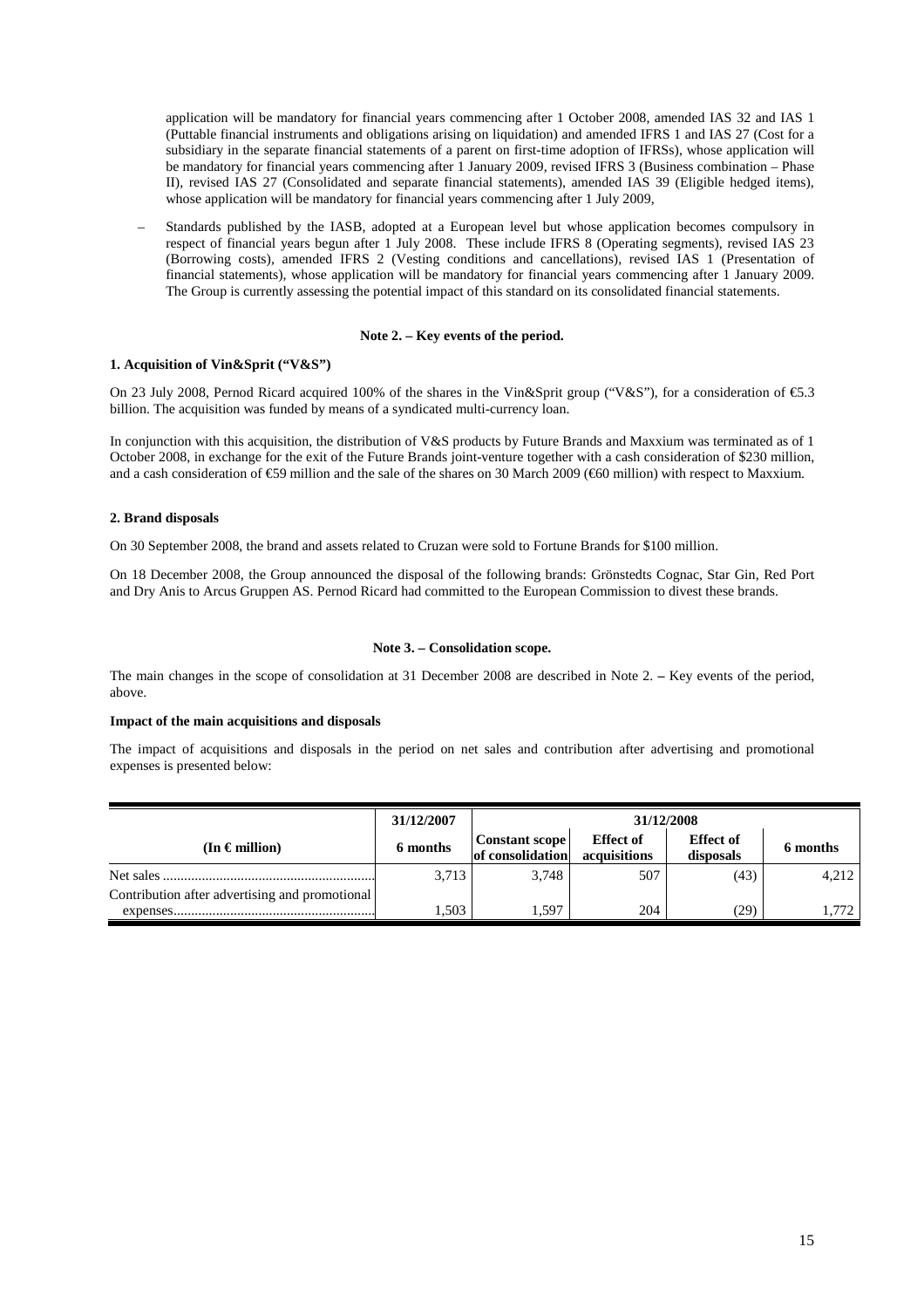The impact of acquisitions and disposals on the main captions of assets of the consolidated balance sheet at 31 December 2008 is detailed in the table below:

|                         | 30/06/2008 | 31/12/2008                                |                                                             |              |
|-------------------------|------------|-------------------------------------------|-------------------------------------------------------------|--------------|
| (In $\epsilon$ million) |            | <b>Constant scope</b><br>of consolidation | <b>Effect of</b><br>changes in<br>scope of<br>consolidation | <b>Total</b> |
|                         | 3,203      | 3,320                                     | 1,576                                                       | 4,896        |
|                         | 7,138      | 7.442                                     | 4,124                                                       | 11,566       |
|                         | 3,717      | 3,451                                     | 165                                                         | 3,615        |
|                         | 4,373      | 4.284                                     | 1.270                                                       | 5,555        |
|                         | 18,431     | 18.497                                    | 7,135                                                       | 25,632       |

The following table presents net sales and contribution after advertising and promotional expenses of the Group for the period ended 31 December 2008 as if the acquisition of V&S had taken place on 1 July 2008:

| $(In \in million)$ | 31/12/2008 |
|--------------------|------------|
|                    | 4.283      |
|                    |            |

#### **Note 4. – Assets held for sale**

As part of the acquisition of V&S, the following assets were held for sale at 31 December 2008:

– Brands held for sale, according to the commitment of the Group to the European Commission to divest these brands: Lubuski Gin, Grönstedts Cognac, Star Gin, Red Port and Dry Anis. These brands were sold early in 2009.

– Shares held in the Maxxium joint–venture, which will be sold in March 2009.

These assets are no longer being amortized and are presented separately as assets held for sale. The results of these activities are presented separately in the income statement, since these assets were acquired with a view to dispose of them.

#### **Note 5. – Segment reporting**

The Group is organised into four primary reporting segments which are its geographical areas: France, Europe, Americas and Asia/Rest of the World. Following its various restructuring initiatives, the Group is now focused on a single business: the production and sale of wine and spirits. Items in the income statement and the balance sheet are allocated on the basis of either the destination of sales or profits. Segment reporting follows the same accounting policies as those used for the preparation of the consolidated financial statements. Intra-segment transfers are transacted at market prices.

The geographic segments presented are identical to those included in the reporting provided to the Board of Directors.

Management assesses segment performance based on net sales and profit from recurring operations, which is defined as gross margin after logistics costs less structure costs.

France:

| (€ million) | 31/12/2007<br>6 months | 31/12/2008<br>6 months |
|-------------|------------------------|------------------------|
|             | 396                    | 404                    |
|             | 270                    | 288                    |
|             | 183                    | 195                    |
|             | 96                     |                        |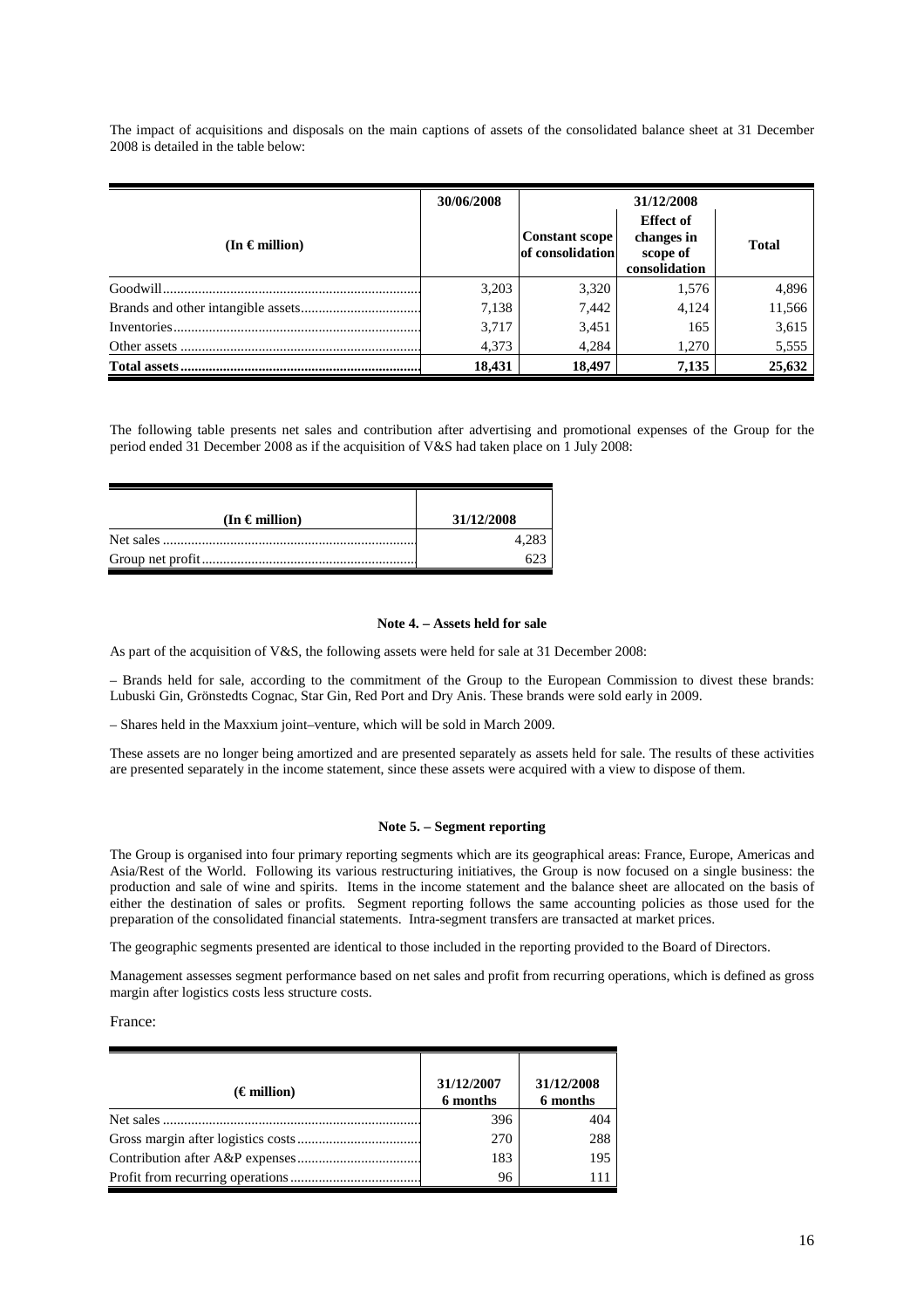Europe:

| $(\epsilon$ million) | 31/12/2007<br>6 months | 31/12/2008<br>6 months |
|----------------------|------------------------|------------------------|
| Net sales            | 1,262                  | 1,497                  |
|                      | 747                    | 837                    |
|                      | 575                    | 628                    |
|                      | 372                    | 411                    |

Americas:

| $(\epsilon$ million) | 31/12/2007<br>6 months | 31/12/2008<br>6 months |
|----------------------|------------------------|------------------------|
| Net sales            | 970                    | 1,181                  |
|                      | 552                    | 736                    |
|                      | 393                    | 537                    |
|                      | 265                    | 387                    |

Asia and rest of the world:

| $(\epsilon$ million) | 31/12/2007<br>6 months | 31/12/2008<br>6 months |
|----------------------|------------------------|------------------------|
|                      | 1,085                  | 1,130                  |
|                      | 557                    | 641                    |
|                      | 352                    | 412                    |
|                      | 233                    | 288                    |

Total:

| $(\epsilon$ million) | 31/12/2007<br>6 months | 31/12/2008<br>6 months |
|----------------------|------------------------|------------------------|
|                      | 3,713                  | 4,212                  |
|                      | 2,126                  | 2,503                  |
|                      | 1,503                  | 1,772                  |
|                      | 966                    | 1,196                  |

# **Note 6. – Financial income/(expense).**

| $(\epsilon$ million) | 31/12/2007<br>6 months | 31/12/2008<br>6 months |
|----------------------|------------------------|------------------------|
|                      | (168)                  | (320)                  |
|                      | (8)                    | (19)                   |
|                      | (176)                  | (339)                  |
|                      | (9)                    | (21)                   |
|                      |                        | (25)                   |
|                      | (185)                  | (385)                  |

At 31 December 2008, net financing costs comprised financing costs relating to the syndicated loan (€214 million), bonds (€56 million) and commercial paper (€4 million).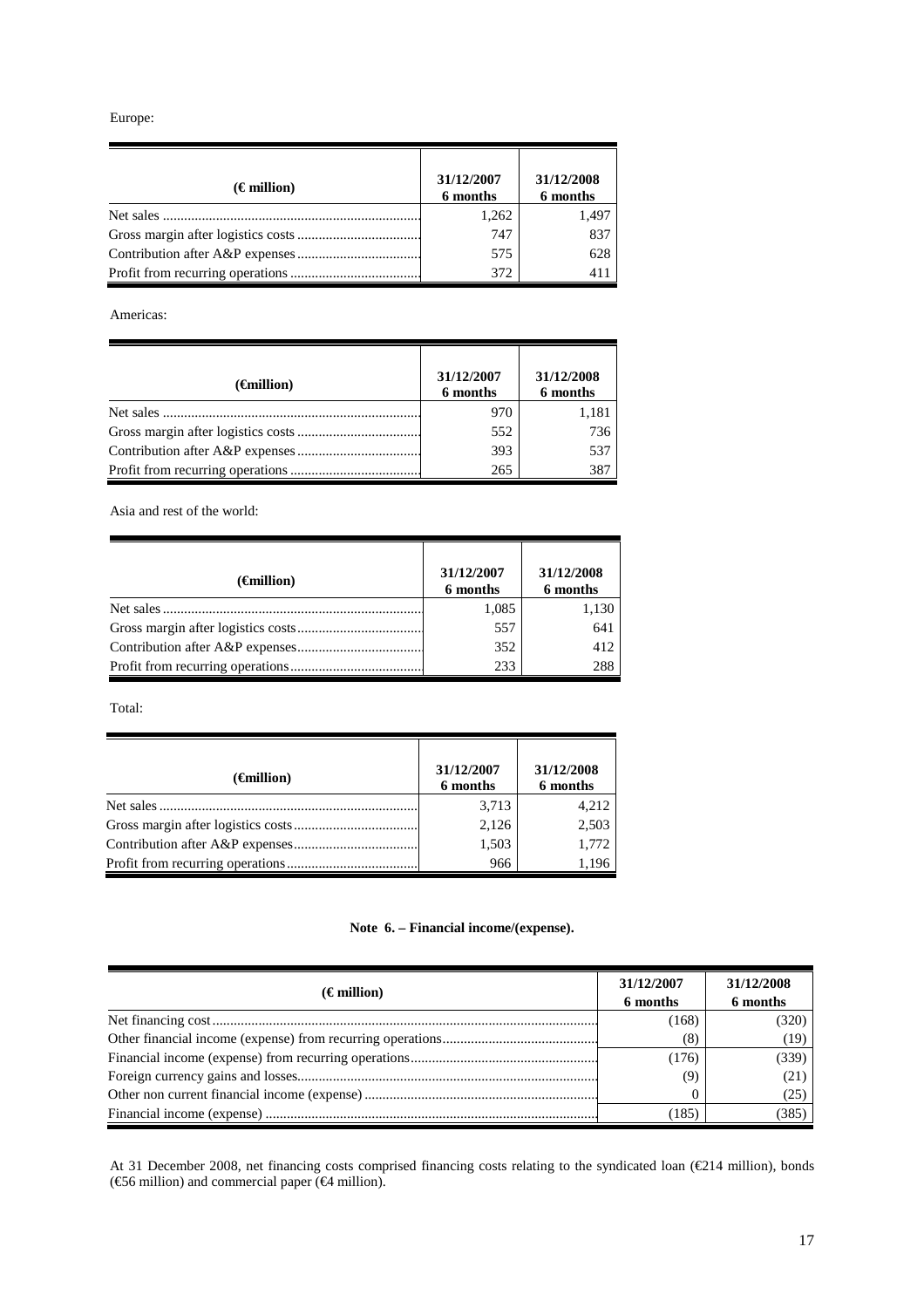Other non recurring financial income and expenses include the inefficient part of the fair value hedge and the time value of the options, excluded from the hedge.

## **Note 7. – Other operating income and expenses.**

Other operating income and expenses are broken down as follows:

| $(\epsilon$ million) | 31/12/2006<br>6 months | 31/12/2008<br>6 months |
|----------------------|------------------------|------------------------|
|                      |                        | (56)                   |
|                      | (11)                   |                        |
|                      | 12                     |                        |
|                      | 20                     |                        |
|                      |                        | 133                    |

At 31 December 2008, restructuring and integration expenses primarily related to reorganisations undertaken after the acquisition of V&S.

Other operating income and expenses include termination costs to exit V&S distribution contracts. Finished goods inventory acquired as part of the acquisition of V&S were adjusted to fair value, whose impact constitutes a non-recurring item recognised as an other operating expense at 31 December 2008 as all these inventories have been considered as being sold at that date.

### **Note 8. – Income tax.**

Analysis of the income tax expense in the consolidated income statement:

| $(\epsilon$ million) | 31/12/2007<br>6 months | 31/12/2008<br>6 months |
|----------------------|------------------------|------------------------|
|                      | (86)                   |                        |
|                      | (98                    | 68                     |
| Total                | 184                    | יכ.                    |

Analysis of effective tax rate - Net profit from continuing operations before tax:

| $(\epsilon$ million) | 31/12/2007<br>6 months | 31/12/2008<br>6 months |
|----------------------|------------------------|------------------------|
|                      |                        |                        |
|                      | 970                    | 1.063                  |
|                      | (185)                  | (385)                  |
|                      | 785                    | 678                    |
|                      | (270)                  | (233)                  |
|                      | 61                     | 85                     |
|                      |                        | 8                      |
|                      |                        |                        |
|                      | 14                     | 78                     |
|                      | (184)                  | (59)                   |
|                      | 23%                    | 9%                     |

The improvement in the effective tax rate is explained chiefly by the following factors:

- the reduction in the statutory rate in some countries, including the UK,<br>the unequal rate of profit growth between subsidiaries taxed at difference

- the unequal rate of profit growth between subsidiaries taxed at different rates,
- the tax impacts of exchange rate fluctuations during the period.

Deferred taxes are broken down as follows by nature: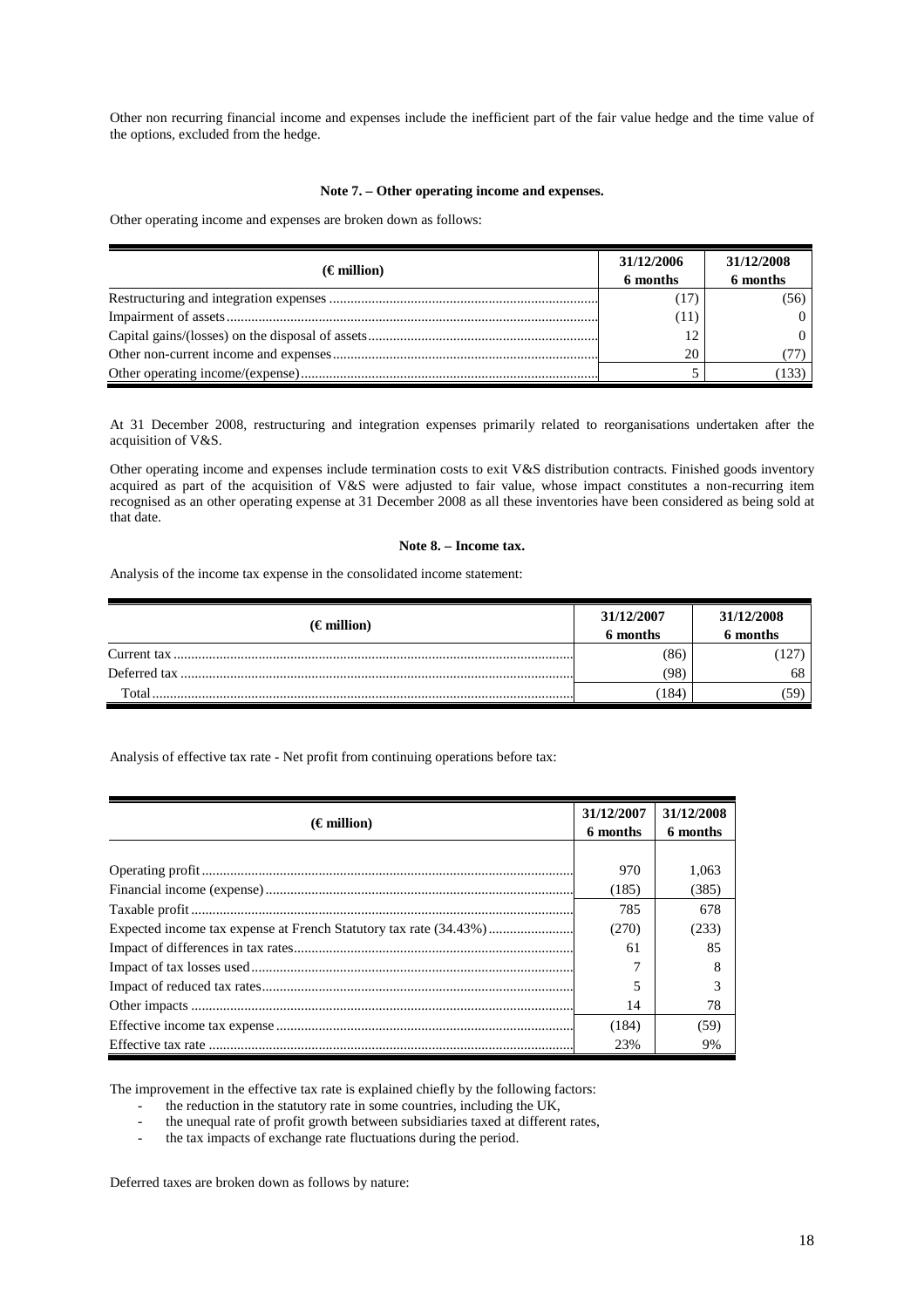| $(\epsilon$ million)                                                        | 30/06/2008 | 31/12/2008 |
|-----------------------------------------------------------------------------|------------|------------|
|                                                                             | 91         | 114        |
|                                                                             | 69         | 58         |
|                                                                             | 141        | 130        |
| Deferred tax assets related to losses eligible for carry-forward            | 185        | 374        |
| Provisions (other than provisions for pensions and other long-term employee |            |            |
|                                                                             | 235        | 432        |
|                                                                             | 722        | 1.107      |
|                                                                             |            |            |
|                                                                             | 42         | 54         |
|                                                                             | 1.962      | 2.057      |
|                                                                             | 124        | 205        |
|                                                                             | 2.128      | 2.316      |

The increase in deferred tax assets and liabilities is primarily due to a perimeter effect generated by the acquisition of V&S group.

Deferred taxes calculated on items recognised through equity include, at 31 December 2008, deferred taxes on cash flow hedges for an amount of €94 million and deferred taxes on net investment hedges for €58 million.

# **Note 9. – Earnings per share.**

Earnings per share and net earnings per share from continuing operations:

|                                                                           | 31/12/2007<br>6 months | 31/12/2008<br>6 months |
|---------------------------------------------------------------------------|------------------------|------------------------|
| Numerator ( $\in$ million)                                                |                        |                        |
|                                                                           | 588                    | 615                    |
|                                                                           | 588                    | 607                    |
| Denominator (in number of shares)                                         |                        |                        |
|                                                                           | 105,979,507            |                        |
| Average number of outstanding shares, including impact of the two-for-one | 211,959,015            | 218,255,309            |
|                                                                           | 3,355,689              | 1,783,651              |
|                                                                           | 215,314,704            | 220,038,961            |
| Earnings per share $(\epsilon)$ – Group share                             |                        |                        |
|                                                                           | 2.77                   | 2.82                   |
|                                                                           | 2.73                   | 2.79                   |
|                                                                           | 2.77                   | 2.78                   |
|                                                                           | 2.73                   | 2.76                   |

(\*): on 15 January 2008, a two-for-one share par value split was implemented, reducing the par value from €3.10 to €1.55.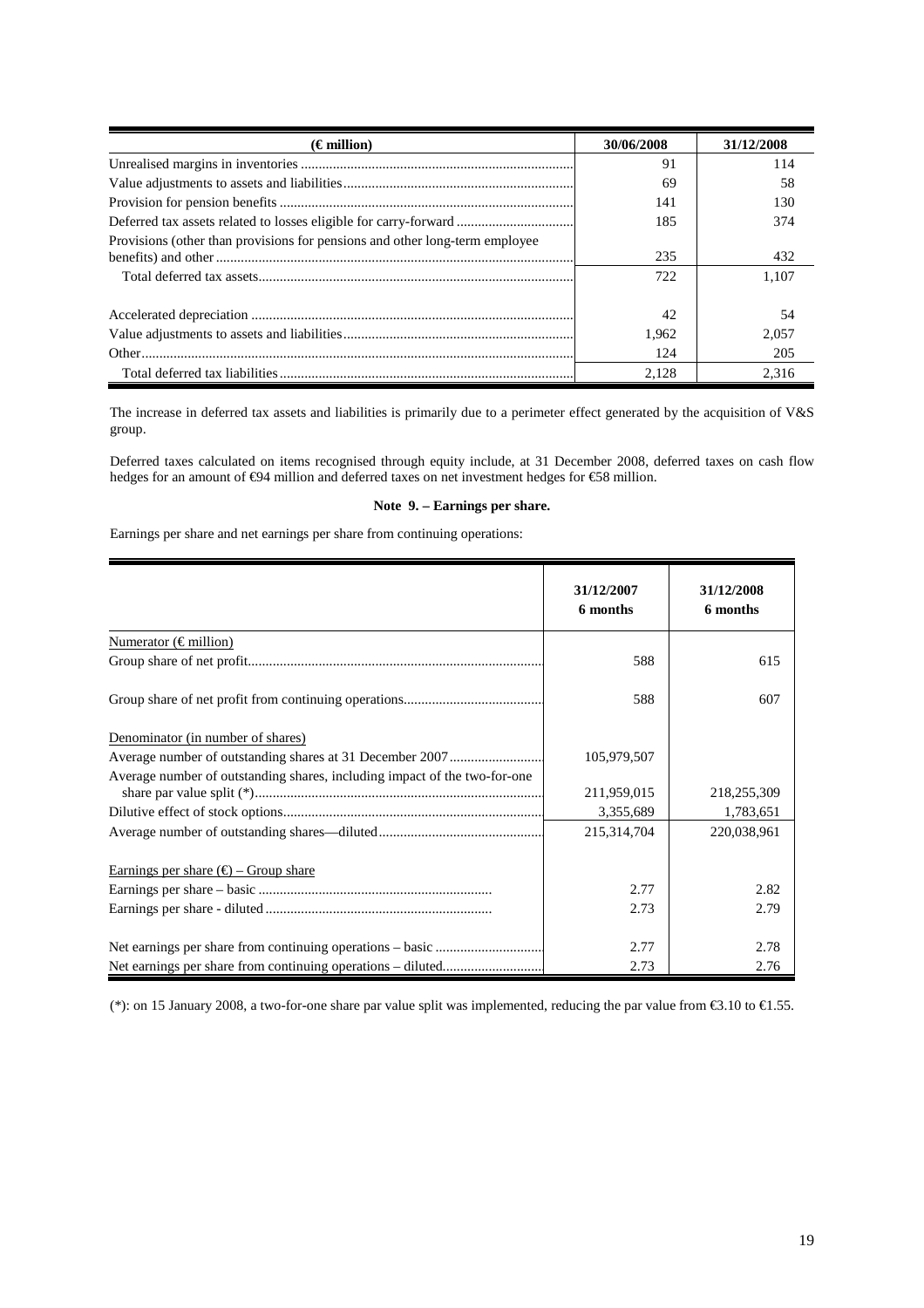#### **Note 10. – Intangible assets and goodwill.**

| $(\epsilon$ million) | 30/06/2008 | 31/12/2008 |
|----------------------|------------|------------|
|                      | 3,443      | 5,121      |
|                      | 7,115      | 11,538     |
|                      | 193        | 141        |
|                      | 10.751     | 16.799     |
|                      | (239)      | (224)      |
|                      | (47)       | (46)       |
|                      | (124)      | (66)       |
|                      | (410)      | (337)      |
|                      | 10.341     | 16.462     |

Goodwill*.* — This item primarily includes goodwill originating from the acquisitions of Allied Domecq in July 2005 and of Vin&Sprit in July 2008.

On 23 July 2008, the Group acquired Vin&Sprit, whose entities are fully consolidated as of that date. Goodwill relating to this acquisition amounted to  $\epsilon$ 1,576 million as of the acquisition date and was calculated, on a temporary basis, as described below. The fair value of acquired assets and liabilities, subject to estimates on the basis of information available at closing date, may be further adjusted based on additional assessments or information up to 23 July 2009.

The goodwill arising from the acquisition of V&S is determined as follows:

| (In $\epsilon$ million) | 23/07/2008 |
|-------------------------|------------|
|                         | 5.429      |
|                         | 3.853      |
|                         | 1.576      |

The cost of the business combination is equivalent to  $\epsilon$ 5,429 million, including costs directly related to the acquisition of €102 million. This corresponds to the price paid to the Swedish State for the V&S shares, including the funding of V&S operating cash flows in the period between 1 January 2008 and the date on which the acquisition contract was signed, and excluding €85 million in dividends distributed by V&S to the Swedish state in May 2008.

Furthermore, €521 million was paid by the Group to V&S to extinguish a receivable towards the Swedish state.

The net assets acquired from V&S are broken down as follows:

| (In $\epsilon$ million)<br>23/07/2008 | <b>Carrying value</b><br><b>before</b><br>acquisition | Fair value of<br>net assets<br>acquired |  |
|---------------------------------------|-------------------------------------------------------|-----------------------------------------|--|
|                                       | 404                                                   | 4,124                                   |  |
|                                       | 419                                                   | 346                                     |  |
|                                       | 823                                                   | 4.470                                   |  |
|                                       | 954                                                   | 515                                     |  |
|                                       | 19                                                    | 155                                     |  |
|                                       | 1,796                                                 | 5,139                                   |  |
|                                       |                                                       |                                         |  |
|                                       | 89                                                    | 115                                     |  |
|                                       | 198                                                   | 156                                     |  |
|                                       | 567                                                   | 628                                     |  |
|                                       | 290                                                   | 387                                     |  |
|                                       | 1,144                                                 | 1,287                                   |  |
|                                       | 652                                                   | 3,853                                   |  |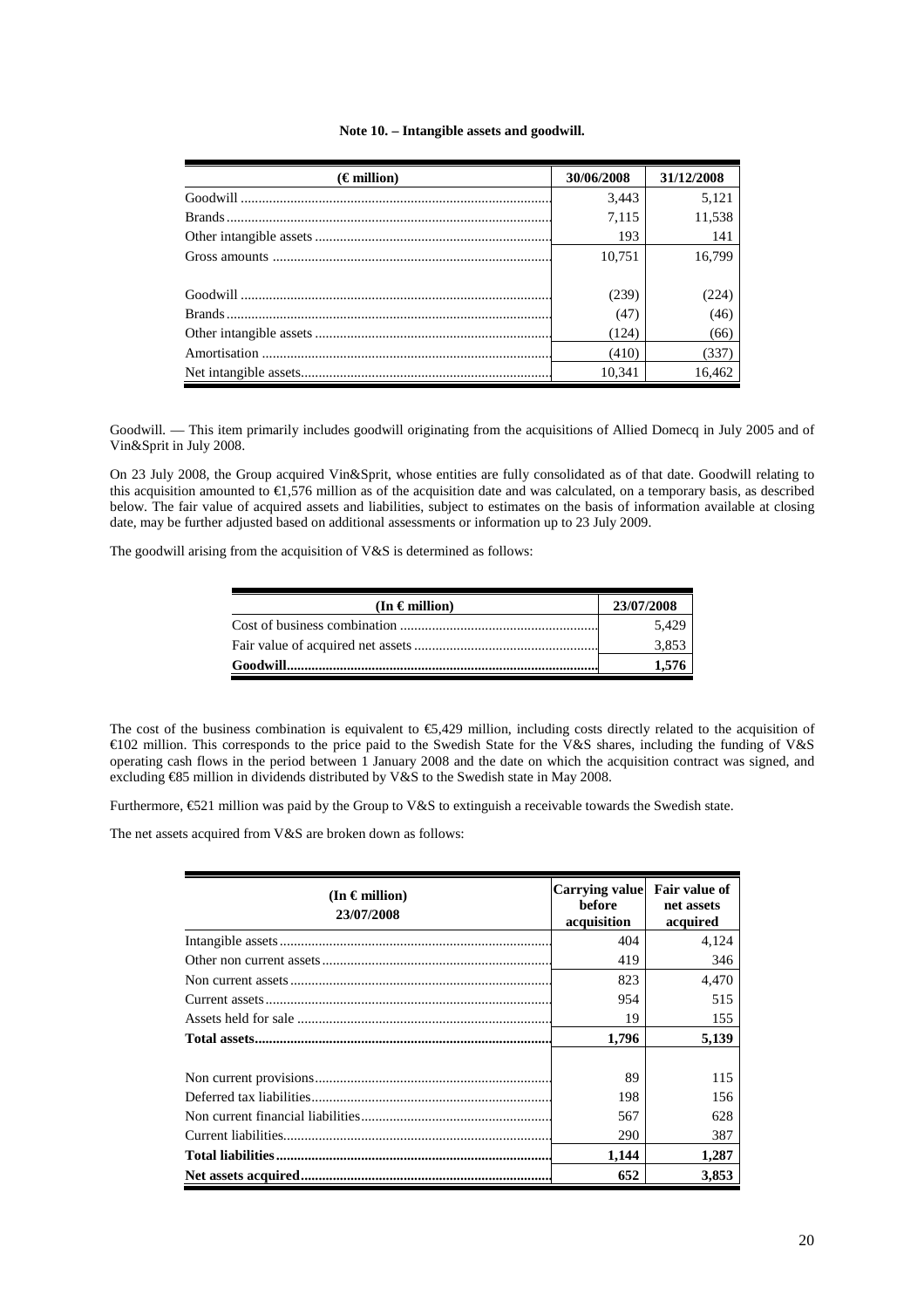As part of the purchase price allocation, the following adjustments have been recorded:

- write-off of pre-acquisition brands and intangible assets in an amount of  $\epsilon$ 403 million and valuation of V&S brands at €4,122 million;
- recognition of deferred taxes on V&S brands in an amount of  $\epsilon$ 24 million;

Brands were valued by an independent external expert in accordance with generally accepted valuation practices. Certain acquired brands qualified for future tax benefits in relation to tax amortisation for tax purposes. These benefits, of which a future purchaser may potentially avail, are included in the brand fair value. In addition, a deferred tax liability is recognised in respect of the difference between the book value and the tax value of brands.

— recognition of indemnities related to the liquidation of Future Brands joint venture and to the termination of the distribution agreement with Maxxium.

In the United States, V&S distributed its brand portfolio via the Future Brands joint venture owned 49/51 by V&S and Fortune Brands respectively. The agreement under which V&S brands were distributed by Future Brands was contractually to expire in February 2012.

In most other markets, distribution was provided by Maxxium, a company owned jointly by V&S (25%), Fortune Brands (25%), Rémy Cointreau (25% – which will withdraw from the joint venture in 2009) and The Edrington Group (25%).

Those two joint venture agreements included a clause in case of change of ownership exercisable by the partners. The clauses would enforce V&S to exit the contracts:

- According to a predetermined indemnity mecanism for the Maxxium contract,
- According to terms yet to be defined for the Future Brands contract.

At acquisition date, pursuant to these agreeements, to the near certainty of their termination and to the advanced negotiations on the amount of indemnities, the Group has recorded a liability for an amount equivalent to the indemnities to be paid.

In addition, the joint venture shares have been restated to their fair value.

— fair value adjustment on finished goods inventories for an amount of  $\epsilon$ 29 million.

In the context of the V&S acquisition, finished good inventories were adjusted to fair value at 23 July 2008. The impact of the acquisition on finished good inventories was fully recognised under the caption « other operating income and expenses » at 31 December 2008 as all inventories have been considered as being sold at that date.

As part of the acquisition of V&S, some assets and liabilities acquired from V&S were identified as being held for sale simultaneously with their acquisition. These assets held for sale mainly correspond to Cruzan brand and related assets, to Maxxium and Future Brands shares and to brands of which the Group has committed to dispose to the European Commission.

The other acquired assets and liabilities have been reviewed as well (provisions for risks and charges, pension plans, receivables…).

The fair value adjustments have been determined using management estimates, notably in respect of inventories, provisions and tangible assets.

Brands. — The main brands recognised in the balance sheet are: Absolut, Ballantine's, Beefeater, Chivas Regal, Kahlúa, Malibu, Martell, Mumm, Perrier–Jouët and Montana, most of which were recognised upon the acquisition of Seagram, Allied Domecq and V&S.

Other intangible assets. — On 9 September 2005, Pernod Ricard and SPI Group signed an agreement by which the Group acquired, for a five-year period, exclusive distribution rights for the Stolichnaya vodka brand and a number of other brands in markets where SPI Group owns the distribution rights, notably the United States.

A new agreement was signed by the Group and SPI Group in March 2008 setting out the terms governing early termination of the distribution contract in the event of Pernod Ricard acquiring V&S, the owner of the Absolut brand:

- Pernod Ricard has continued to distribute Stolichnaya without financial benefit for a maximum transition period of six months from the date of the V&S acquisition. This period will enable SPI to find a new distributor for its brands. The exclusive distribution rights were therefore impaired at 30 June 2008 to reflect this cessation of distribution by the Group at the end of the transition period;

- the contract was accompanied by a payment made by the Group of \$80 million, partially representing costs in relation to the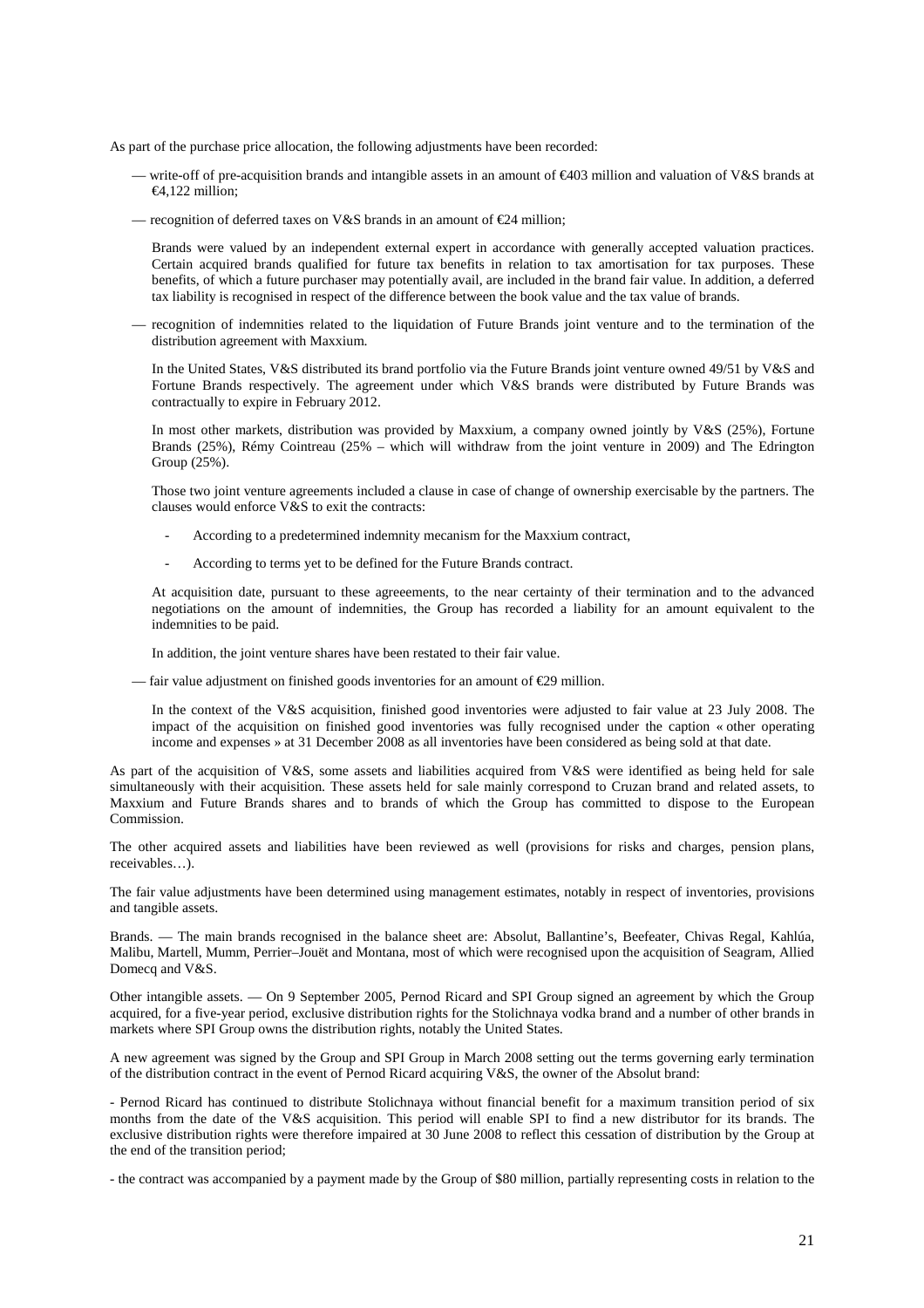acquisition of V&S.

The Group is not dependent on any specific patent or licence.

# **Note 11. – Inventories.**

The breakdown of the carrying amount of inventories at the balance sheet date is as follows

| $(\epsilon$ million) | 30/06/2008 | 31/12/2008 |
|----------------------|------------|------------|
|                      | 150        | 169        |
|                      | 2,960      | 2,838      |
|                      | 412        | 443        |
|                      | 258        | 232        |
|                      | 3.781      | 3,682      |
|                      | (15)       | (16)       |
|                      | (22)       | (21)       |
|                      | (13)       | (14)       |
|                      | (14)       | (16)       |
|                      | (64)       | (67)       |
|                      | 3.717      | 3.615      |

At 31 December 2008, 87% of work-in-progress relate to maturing inventories intended to be used for whisky and cognac production. Pernod Ricard is not significantly dependent on its suppliers.

# **Note 12. – Provisions.**

1. Breakdown of provisions. — The breakdown of provision amounts in the balance sheet is as follows:

| $(\epsilon$ million)                                          | 30/06/2008 | 31/12/2008 | Ref.  |
|---------------------------------------------------------------|------------|------------|-------|
| Non-current provisions                                        |            |            |       |
| Provisions for pensions and other long-term employee benefits | 478        | 433        | 11.3  |
| Other non-current provisions for liabilities and charges      | 467        | 529        | 11.2  |
| Current provisions                                            |            |            |       |
|                                                               | 14         |            | 11.2. |
| Other current provisions for liabilities and charges          | 274        | 268        | 11.2. |
|                                                               | 1.232      | 1.268      |       |

2. Changes in provisions (excluding provisions for pensions and other long-term employee benefits):

|                              | Movements in the period |                |                     |                            |                                   |                           |            |
|------------------------------|-------------------------|----------------|---------------------|----------------------------|-----------------------------------|---------------------------|------------|
| $(\epsilon$ million)         | 30/06/2008              | <b>Charges</b> | <b>Utilisations</b> | <b>Unused</b><br>reversals | <b>Translation</b><br>adjustments | <b>Other</b><br>movements | 31/12/2008 |
|                              |                         |                |                     |                            |                                   |                           |            |
| Provisions for restructuring | 14                      | 34             | (20)                | (0)                        | $\left(1\right)$                  | 12                        | 37         |
| Other current provisions     | 274                     | 26             | (13)                | (15)                       | (6)                               |                           | 268        |
| Other non-current provisions | 467                     | 6              | 1)                  | (12)                       | (43)                              | 112                       | 529        |
|                              | 754                     | 66             | (35)                | 27                         | (50)                              | 127                       | 835        |

3. Provisions for pensions and other long-term employee benefits. — The Group grants pension and retirement benefits and other post-employment benefits (sickness insurance or life insurance), in the form of defined contribution or defined benefit plans.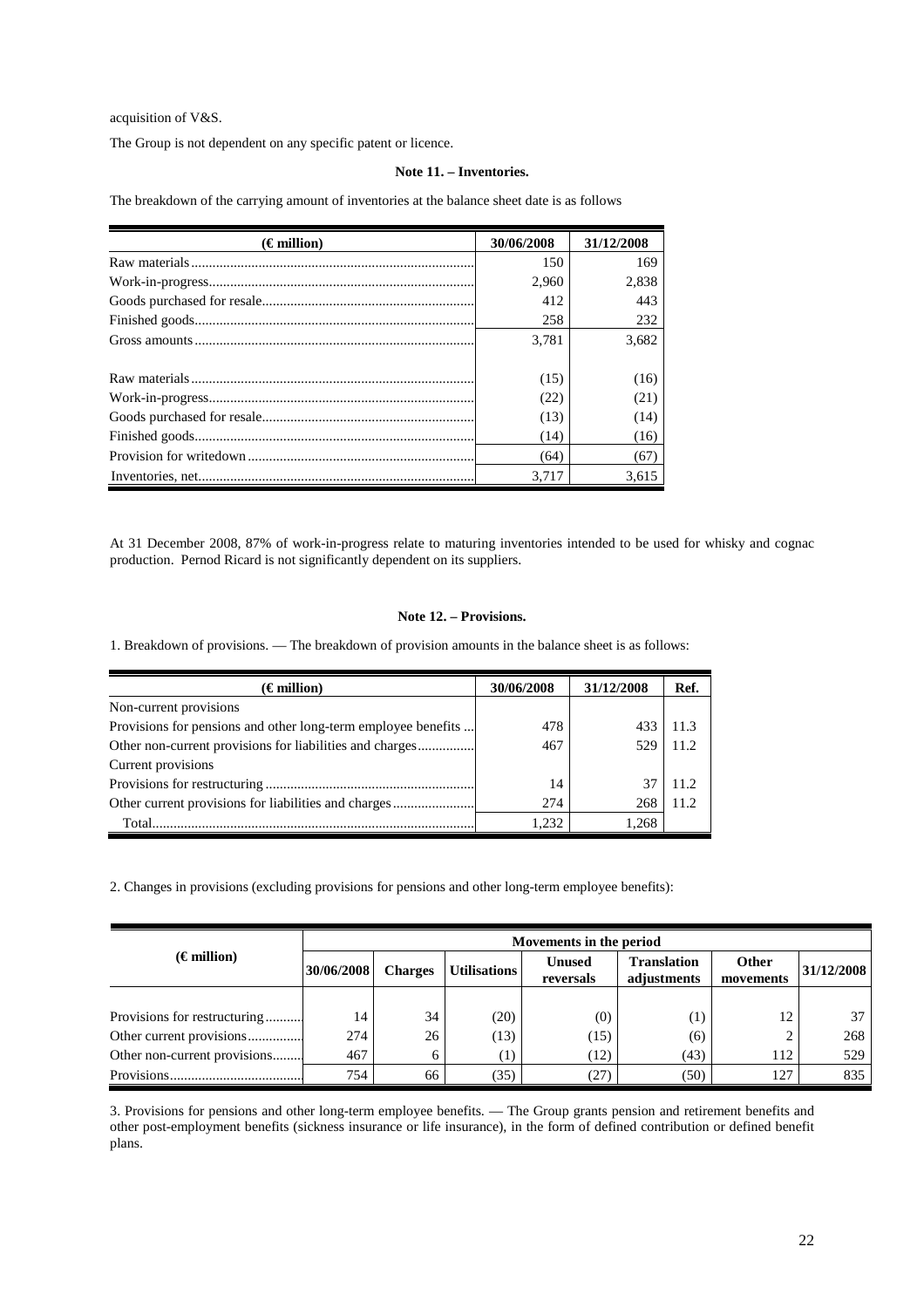| $(\epsilon$ million)                                     | 2007         | 2008                |  |
|----------------------------------------------------------|--------------|---------------------|--|
|                                                          | All benefits | <b>All benefits</b> |  |
|                                                          | 773          | 478                 |  |
|                                                          | (24)         |                     |  |
|                                                          |              |                     |  |
| Employer contributions and benefits paid directly by the |              |                     |  |
|                                                          | (89)         | (64)                |  |
|                                                          |              |                     |  |
|                                                          | (39)         | (18)                |  |
|                                                          | 622          | 433                 |  |

The table below presents a roll-forward of the provision between 30 June 2008 and 31 December 2008:

The net expense recognised in income in respect of pensions and other long-term employee benefits is broken down as follows:

|                      | 31/12/2007          | 31/12/2008          |
|----------------------|---------------------|---------------------|
| $(\epsilon$ million) |                     |                     |
|                      | <b>All benefits</b> | <b>All benefits</b> |
|                      | 18                  | 18                  |
|                      | 114                 | 109                 |
|                      | (118)               | (100)               |
|                      |                     | $\theta$            |
|                      | (37)                | $\theta$            |
|                      |                     | 0                   |
|                      |                     | 0                   |
|                      |                     | $\Omega$            |
|                      | (24)                | 27                  |

At 31 December 2007, the Group had recognised a €24 million net income in its income statement, including a €37 million income from the amortisation of past service cost, primarily comprising the excess, beyond the limit of the corridor, of actuarial gains recognised in relation to a pension fund in the UK.

# **Note 13. – Financial liabilities.**

Net debt, as defined and used by the Group, corresponds to total gross debt (translated at balance sheet date exchange rates), including the amount of transaction, cash flow hedge and fair value hedge derivatives, less cash and cash equivalents.

At 31 December 2008, net debt includes the following items:

| $(\epsilon$ million)                                                                          | 30/06/2008 | 31/12/2008 |
|-----------------------------------------------------------------------------------------------|------------|------------|
|                                                                                               |            |            |
| Bonds issued                                                                                  | 2,352      | 2,284      |
| Current financial liabilities (excluding bonds)                                               | 950        | 330        |
| Non-current financial liabilities (excluding bonds)                                           | 3,053      | 10,596     |
| Non-current derivative instruments relating to the fair value hedging of financial assets and |            |            |
| liabilities                                                                                   | 209        | 276        |
| Cash and cash equivalents                                                                     | (421)      | (530)      |
| Net debt                                                                                      | 6,143      | 12,956     |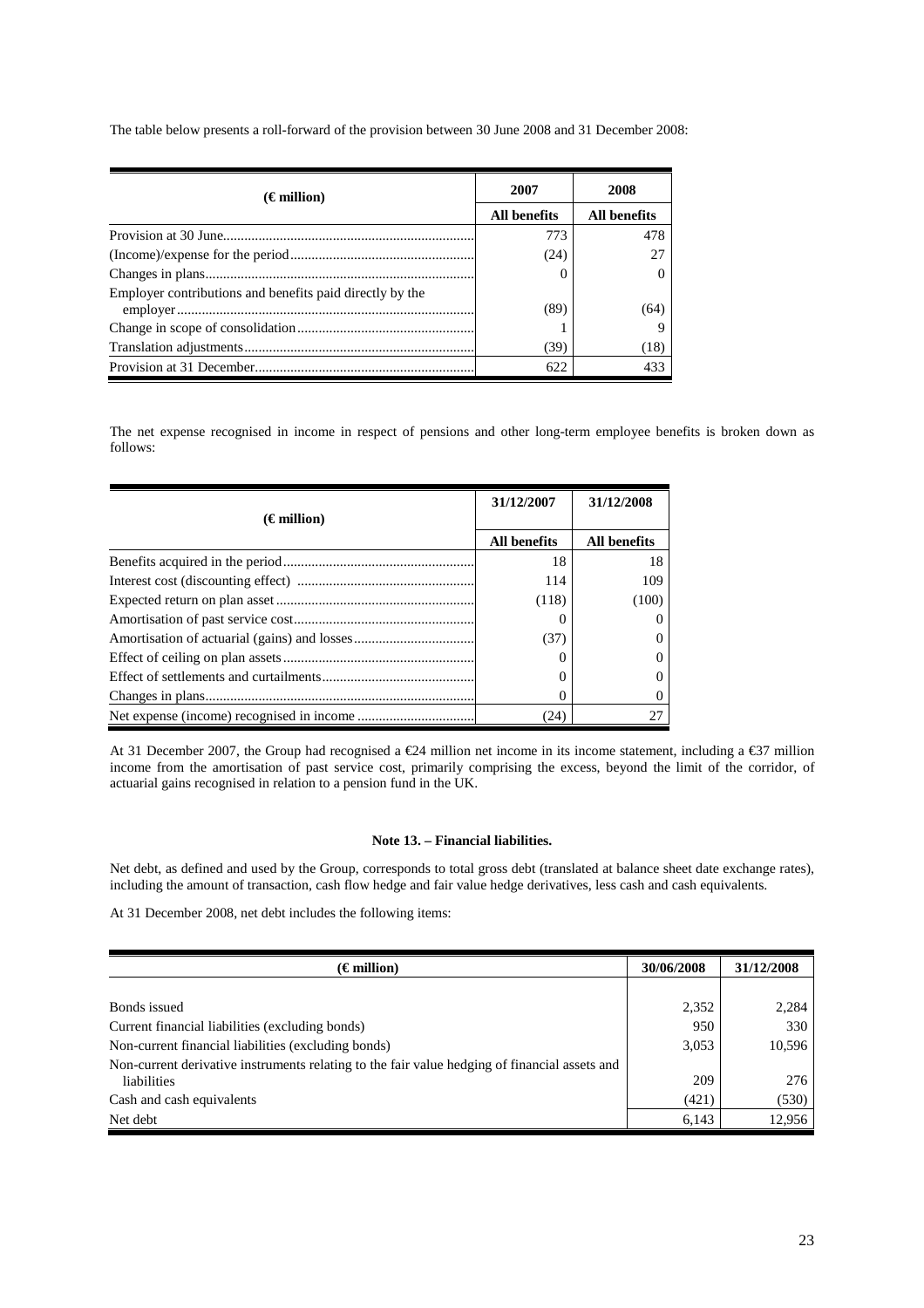1. Breakdown of gross debt by maturity:

| $(\epsilon \text{ million})$                       | 30/06/2008 | 31/12/2008 |
|----------------------------------------------------|------------|------------|
| Short-term debt                                    | 347        | 292        |
| Portion of long-term debt due within 1 year        | 1,234      | 667        |
| Total current debt (less than 1 year)              | 1,582      | 959        |
|                                                    |            |            |
| Portion of long-term debt due between 1 to 5 years | 4.024      | 12,111     |
| Portion of long-term debt due in more than 5 years | 958        | 417        |
| Total non-current debt (more than 1 year)          | 4,982      | 12,527     |
| Gross debt                                         | 6,563      | 13,487     |

Maturities due within 1 year accounted for 7% of total gross debt.

2. Breakdown of net debt by type and by currency, after the effects of hedging, at 31 December 2008:

| $(\epsilon$ million) | <b>Total</b> | <b>Syndicated loan</b><br>(section 6) | <b>Commercial</b><br>paper | <b>Bonds</b><br>(section 7 and<br>8) | <b>Exchange rate</b><br>swap and others |
|----------------------|--------------|---------------------------------------|----------------------------|--------------------------------------|-----------------------------------------|
| <b>EUR</b>           | 5,641        | 2,997                                 | 138                        | 1,476                                | 1,030                                   |
| <b>USD</b>           | 7,592        | 7,339                                 |                            |                                      | 253                                     |
| <b>JPY</b>           | 86           | 63                                    |                            |                                      | 23                                      |
| <b>GBP</b>           | (126)        |                                       |                            | 809                                  | (934)                                   |
| Other currencies     | (237)        |                                       |                            |                                      | (237)                                   |
| Total                | 12,956       | 10,399                                | 138                        | 2,284                                | 135                                     |

3. Breakdown of net debt by currency and by maturity, after the effects of hedging, at 31 December 2008:

| $(\epsilon$ million) | <b>Total</b> | $<$ 1 year | $>1$ year and<br>$\leq 5$<br>years | $>$ 5 years    | Cash and cash<br>equivalents |
|----------------------|--------------|------------|------------------------------------|----------------|------------------------------|
| <b>EUR</b>           | 5,641        | 795        | 4,656                              | 364            | (175)                        |
| <b>USD</b>           | 7,592        | 270        | 7,346                              | 0              | (24)                         |
| <b>JPY</b>           | 86           | 30         | 63                                 | $\overline{0}$ | (7)                          |
| <b>GBP</b>           | (126)        | (167)      | 33                                 | 28             | (20)                         |
| Other currencies     | (237)        | 31         | 13                                 | 24             | (305)                        |
| Total                | 12,956       | 959        | 12,111                             | 417            | (530)                        |

4. Breakdown of types of interest rate hedge by currency at 31 December 2008:

| $(\epsilon$ million) | Net debt by<br>currency | <b>Fixed debt</b> | "Capped"<br>variable debt | Non-hedged<br>variable debt | % debt<br>hedged/fixed |
|----------------------|-------------------------|-------------------|---------------------------|-----------------------------|------------------------|
| <b>EUR</b>           | 5,641                   | 2,576             | 500                       | 2,565                       | 55%                    |
| <b>USD</b>           | 7,592                   | 3,916             | 2,227                     | 1,449                       | 81%                    |
| <b>JPY</b>           | 86                      | $\Omega$          |                           | 86                          | 0%                     |
| <b>GBP</b>           | (126)                   |                   |                           | (126)                       | 0%                     |
| Other currencies     | (237)                   |                   |                           | (237)                       | 0%                     |
| Total                | 12,956                  | 6,492             | 2,727                     | 3,737                       | 71%                    |

Of the total €9,219 million of hedged fixed rate debt, €6,492 million originated from debt raised or swapped at a fixed rate. On the basis of such debt and interest rates at 31 December 2008, the euro collar being activated downward, a 0.10%, or 10 basis points change in interest rates would have an impact on the Group's interest costs of €4 million.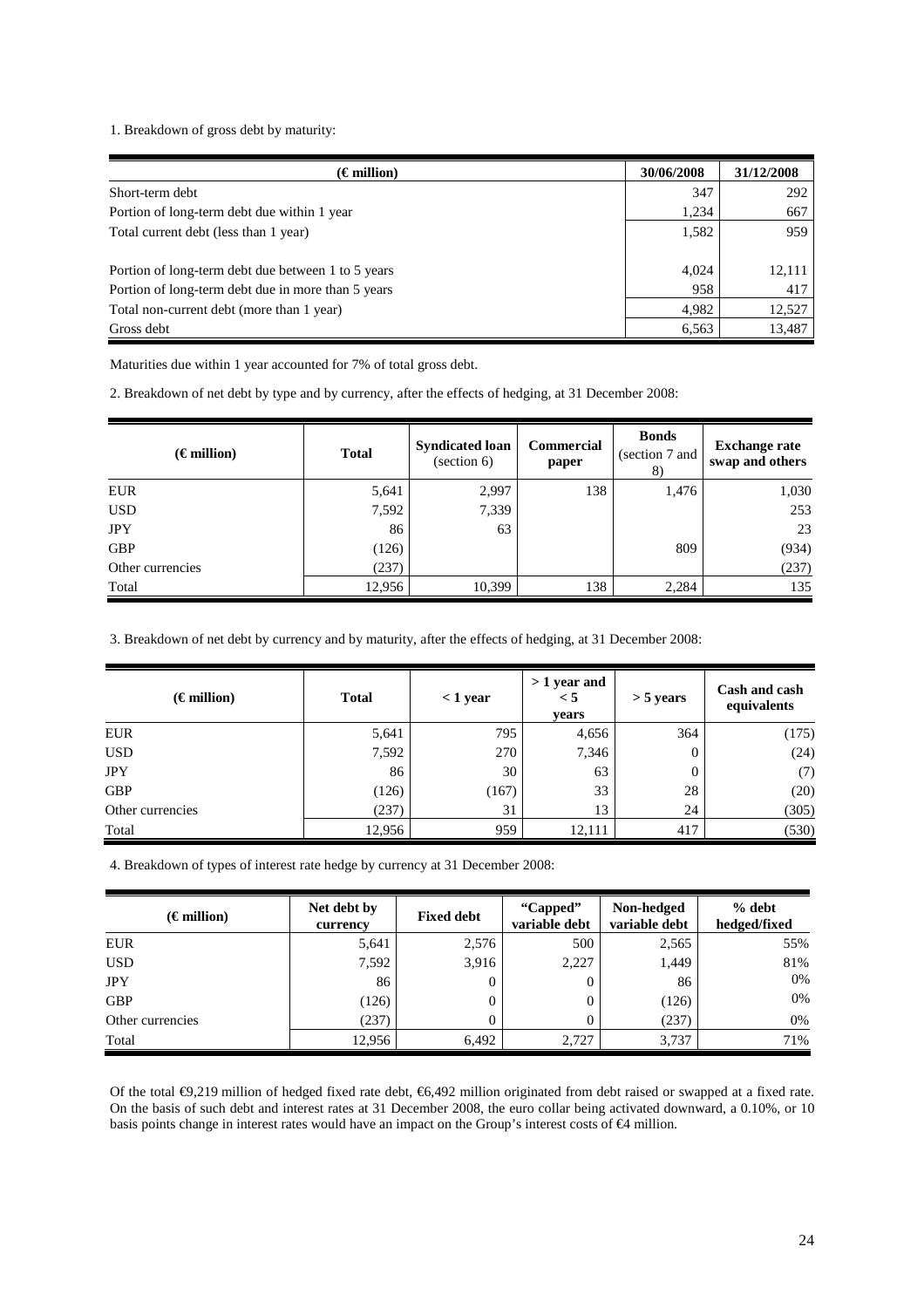5. Schedule of financial liabilities at 31 December 2008. —

The following table shows the maturity of future financial liability-related cash flows (nominal and interest). Variable interest flows have been estimated on the basis of 31 December 2008 rates.

| (En euro million)                         | <b>Balance</b><br>sheet value | <b>Contractual</b><br>flows $(*)$ | $< 6$ months | 6 to 12<br>months |         |         |       | 1 to 2 years 2 to 3 years 3 to 4 years 4 to 5 years $>$ 5 years |       |
|-------------------------------------------|-------------------------------|-----------------------------------|--------------|-------------------|---------|---------|-------|-----------------------------------------------------------------|-------|
| Interest-bearing loans<br>and borrowings: | (13,210)                      | (14, 485)                         | (1,066)      | (200)             | (967)   | (4,320) | (217) | (7, 410)                                                        | (304) |
| Cross currency<br>swaps:                  | (276)                         |                                   |              |                   |         |         |       |                                                                 |       |
| - Payable flows                           |                               | (117)                             | (30)         | (17)              | (35)    | (687)   | (14)  | (14)                                                            | (375) |
| - Receivable flows                        |                               | 890                               | 28           | 13                | 41      | 501     | 15    | 15                                                              | 278   |
| Derivative<br>instruments –               |                               |                                   |              |                   |         |         |       |                                                                 |       |
| liability position :                      | (319)                         | (480)                             | (111)        | (73)              | (131)   | (75)    | (59)  | (28)                                                            | (3)   |
| Total                                     | (13,805)                      | (14, 192)                         | (1,179)      | (277)             | (1,092) | (4,582) | (275) | (7, 437)                                                        | (404) |

#### (\*) : including interests

In order to manage its liquidity risk, the Group has cash on hand at 31 December 2008 for €530 million as well as facilities available for €1,5 billion. These facilities allow the Group to be able to reimburse its short term financial debt (less than one year), without any additional financing.

6. Vin&Sprit syndicated loan — On 23 July 2008, Pernod Ricard drew down part of the credit facilities made available under the multi-currency syndicated loan agreement signed on 27 March 2008 for a total available amount of €4,988 million (of which €2,020 million multi-currency) and US\$10,138 million. At 31 December 2008, drawdowns on this credit facility amounted to €2,997 million, US\$10,214 million and YEN 8,000 million, being a total amount of €10,399 million. The credit facilities, whether revolving or with fixed maturity, denominated in euros, US dollars or multi-currency, bear interest at a rate corresponding to the applicable LIBOR (or, for euro-denominated borrowings, EURIBOR), increased by a pre-determined margin and other mandatory costs. These facilities have maturities ranging from one to five years. These borrowings enabled the Group to repay the amounts due under the syndicated loan signed in August 2005, to finance the cash portion of the Allied Domecq acquisition price and to repay certain debt owed by the Group.

In the context of the syndicated loan, the Group committed itself to complying with the net debt/EBITDA ratio and the EBITDA/financial costs ratio. At 31 December 2008, the Group fully complies with both ratios.

7. Bond issue. — On 6 December 2006, the Group issued bonds for a total amount of €850 million in two tranches which have the following features:

- Tranche 1 – variable rate

The €300 million tranche 1 has a residual maturity of two and a half year (maturity date: 6 June 2011) and carries interest at the Euribor 3-month rate plus 50 basis points.

- Tranche 2 – fixed rate

The €550 million tranche 2 has a residual maturity of five years (maturity date: 6 December 2013), and carries interest at a fixed rate of 4.625%.

8. Allied Domecq bonds. — At 31 December 2008, bonds issued by Allied Domecq Financial Services Ltd are composed of an amount of €600 million bearing a nominal interest rate of 5.875% maturing on 12 June 2009, an amount of £450 million bearing a nominal interest rate of 6.625% maturing on 18 April 2011 and an amount of £250 million bearing a nominal interest rate of 6.625% maturing on 12 June 2014.

#### **Note 14. – Notes to the consolidated cash flow statement.**

1. Changes in working capital requirements. — During the second semester of 2008, Pernod Ricard has put in place in some entities some factoring programs for a gross amount of  $\epsilon$ 390 million. The resulting cash enabled the Group to partially reimburse the Vin&Sprit acquisition loan. Since most of the risks and rewards have been transferred, the receivables have been derecognised at 31 December 2008.

2. Acquisitions of non-financial non-current assets. — Acquisitions of non-financial non-current assets primarily comprise the purchase of barrels, casks and equipment, as well as the building of new warehouses or distilleries in production subsidiaries.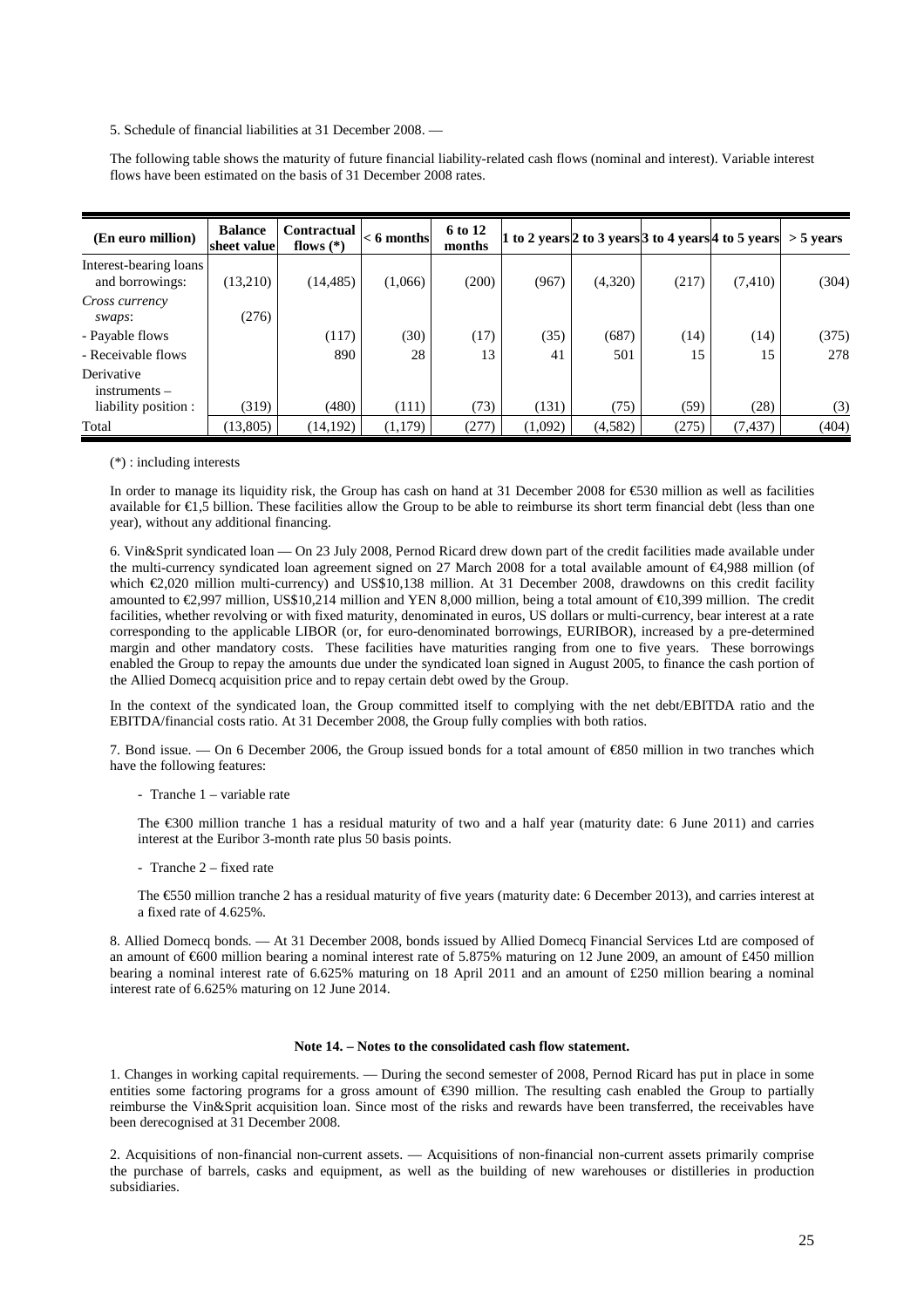3. Change in consolidation scope. — Pernod Ricard consolidates V&S entities as of 23 July 2008.

4. Increase/decrease in loans. — The Group has subscribed a new syndicated loan in July 2008 to finance the acquisition of V&S and reimburse the syndicated loan subscribed in April 2005.

## **Note 15. – Shareholders' equity.**

1. Share capital. — Pernod Ricard's share capital changed as follows between 1 July and 31 December 2008:

|                                                         | Number of<br>shares | Amount<br>$(\epsilon$ million) |
|---------------------------------------------------------|---------------------|--------------------------------|
| Share capital at 30 June 2008                           | 219,682,974         | 341                            |
| Exercise of options as part of share subscription plans | 61.204              | $\Omega$                       |
| Share capital at 31 December 2008                       | 219,744,178         | 341                            |

Only one category of shares, fully paid ordinary shares, exists. These shares obtain double voting rights if they have been nominally registered for an uninterrupted period of 10 years.

2. Treasury shares. — At 31 December 2008, Pernod Ricard SA and its controlled subsidiaries held 1 413 621 Pernod Ricard shares for a value of  $\in$  83 million.

These treasury shares are reported, at cost, as a deduction from shareholders' equity.

3. Dividends paid and proposed. — Following the Shareholders' Meeting of 5 November 2008, the Group, on 18 November 2008, paid the outstanding dividend balance due in respect of the financial year ended 30 June 2008, being €0.69 per share. The total dividend in respect of the financial year ended 30 June 2008 was €1.32 per share.

#### **Note 16. – Share-based payments.**

The Group recognised an expense of  $\epsilon$ 22 million within operating profit relating to the stock option plans applicable at 31 December 2008 and a €1 million expense in respect of the SARs programme (Stock Appreciation Right). A liability of €3 million is recognised in other current liabilities at 31 December 2008 in respect of the SARs programmes.

No new stock option plan has been granted since 30 June 2008. Options granted by the plan of 2 November 2004 became exercisable from 18 November 2008.

All plans are either equity or cash-settled.

The number of unexercised options changed as follows between 30 June 2008 and 31 December 2008:

|                                                   | Units      |
|---------------------------------------------------|------------|
| Number of unexercised options at 30 June 2008     | 10,038,697 |
| Number of options exercised during the period     | (183,790)  |
| Number of options cancelled over the period       | (43, 494)  |
| Number of unexercised options at 31 December 2008 | 9,811,413  |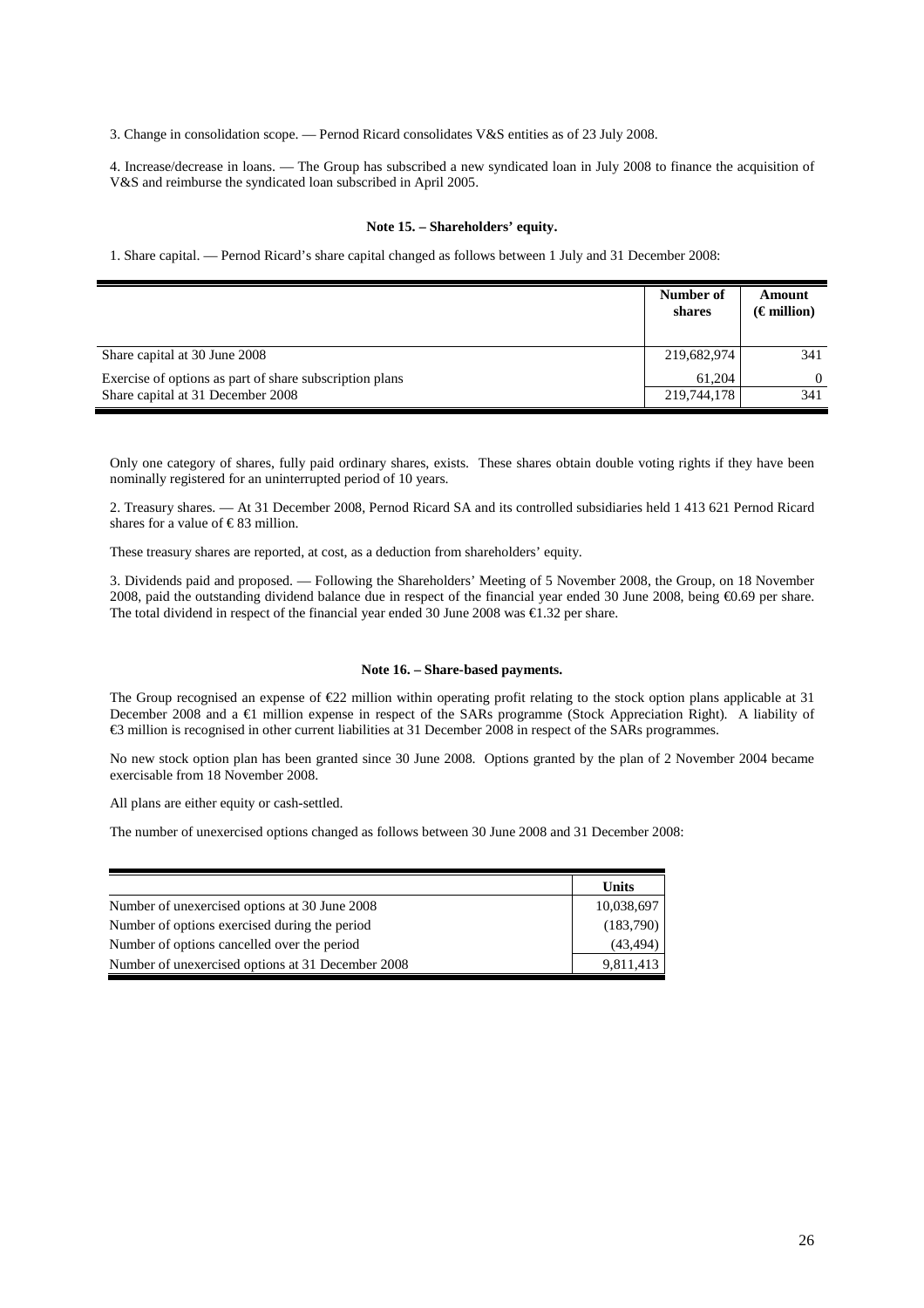| $(\epsilon$ million)                 | <b>Total</b> | $\langle$ 1 year | $>1$ year and<br>$<$ 5 years | $>$ 5 years   |
|--------------------------------------|--------------|------------------|------------------------------|---------------|
| Guarantees received                  | 53           | 50               |                              | $\mathcal{D}$ |
| Guarantees granted                   | 198          | 150              | 13                           | 34            |
| Contractual obligations:             |              |                  |                              |               |
| - Unconditional purchase obligations | 889          | 201              | 591                          | 96            |
| - Operating lease agreements         | 196          | 37               | 91                           | 68            |
| - Other contractual obligations      | 22           | 10               | 10                           | $\mathcal{D}$ |

# **Note 17. – Off-balance sheet commitments and litigation.**

1. Details of main commitments and obligations.

In the context of past acquisitions, warranties with respect to the adequacy of liabilities, notably of a tax-related nature, were granted. Provisions have been recognised to the extent of the amount of the risks as estimated by Group.

Main guarantees granted:

 — The Group guaranteed the Allied Domecq pension fund for the contributions owed to it by Allied Domecq Holdings Ltd and its subsidiaries. In addition, the Group granted a guarantee to the holders of the Allied Domecq bonds, whose amount was €1,396 million at 31 December 2008.

2. Contractual obligations. — In the context of their wine and champagne production operations, the Group's Australian, New Zealand and French subsidiaries, namely, PR Australia, PR New Zealand and Mumm Perrier–Jouët are committed, respectively, in amounts of €288 million, €103 million and €185 million under certain purchase obligations of grapes.

In the context of its cognac production activity, the Group's French subsidiary, Martell, is committed in an amount of €288 million under matured spirit supply agreements.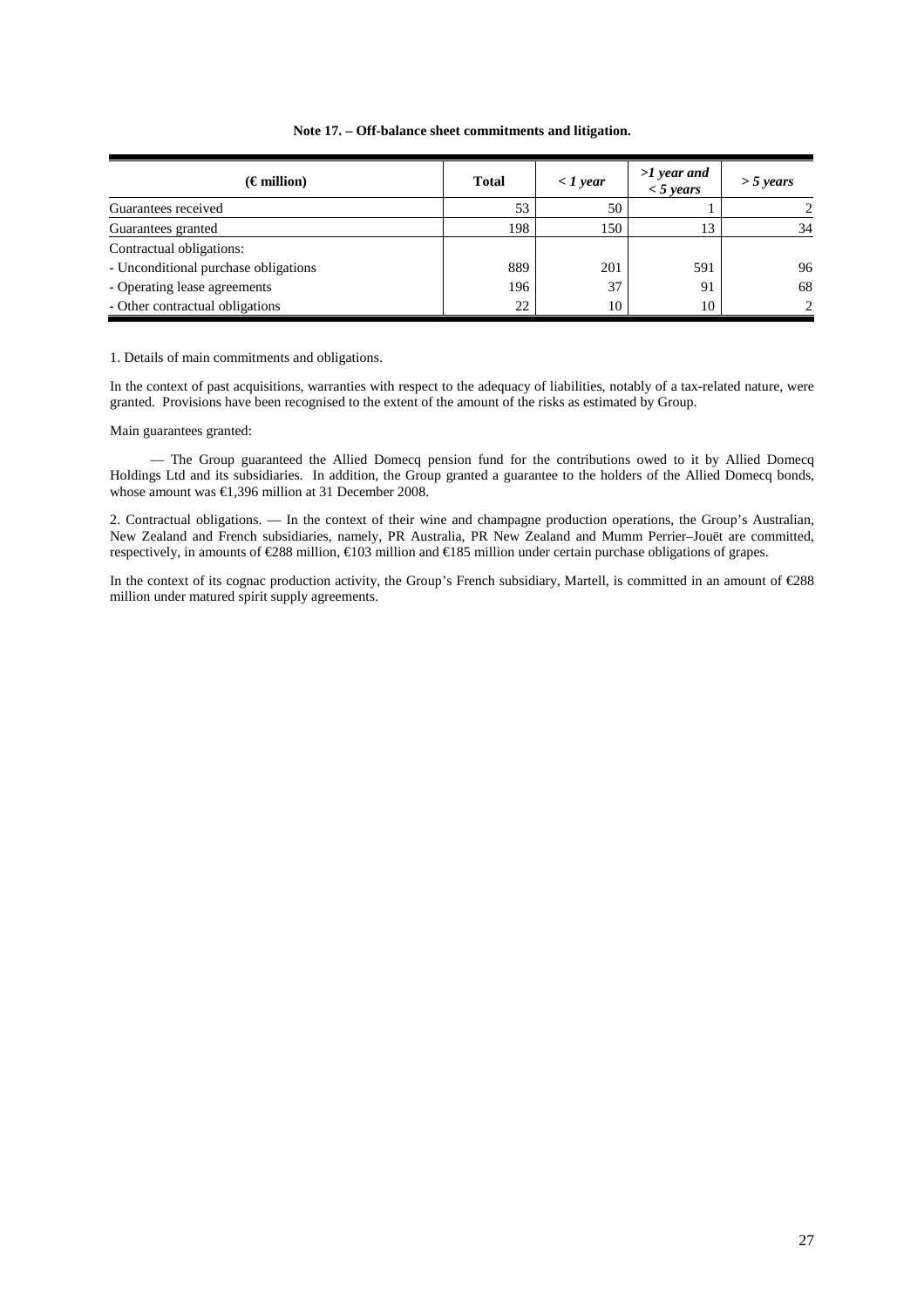## 3. Financial instruments.

— Fair value of financial instruments.

| $(\epsilon$ million)                  | IAS 39 category                                  | Carrying<br>amount at<br>31/12/2008 | <b>Fair market</b><br>value at<br>31/12/2008 |
|---------------------------------------|--------------------------------------------------|-------------------------------------|----------------------------------------------|
| Assets                                |                                                  |                                     |                                              |
| Trade receivables                     | Receivables at amortised cost                    | 1,698                               | 1,698                                        |
| Other current assets                  | Receivables at amortised cost                    | 184                                 | 184                                          |
| Non-current financial assets:         |                                                  |                                     |                                              |
|                                       | Available-for-sale financial assets              |                                     |                                              |
| - Available-for-sale financial assets | at fair value through equity                     | 59                                  | 59                                           |
| - Guarantees and deposits             | Financial assets at fair value<br>through income | 50                                  | 50                                           |
| - Investment-related receivables      | Receivables at amortised cost                    | 8                                   | 8                                            |
|                                       | Financial assets at fair value                   |                                     |                                              |
| - Other financial assets              | through income                                   | 9                                   | 9                                            |
| Derivative instruments – assets       | Financial assets at fair value                   | 26                                  | 26                                           |
|                                       | Financial assets at fair value                   |                                     |                                              |
| Marketable securities                 | through income                                   | 2                                   | $\overline{2}$                               |
|                                       | Financial assets at fair value                   |                                     |                                              |
| Cash                                  | through income                                   | 528                                 | 528                                          |
| Liabilities                           |                                                  |                                     |                                              |
|                                       | Financial liabilities at amortised               |                                     |                                              |
| <b>Bonds</b>                          | cost and fair value                              | 2,284                               | 2,042                                        |
| <b>Bank loans:</b>                    |                                                  |                                     |                                              |
|                                       | Financial liabilities at amortised               |                                     |                                              |
| - Syndicated loan                     | cost                                             | 10,399                              | 10,399                                       |
|                                       | Financial liabilities at amortised               |                                     |                                              |
| - Commercial paper                    | cost                                             | 138                                 | 138                                          |
| - Other                               | Financial liabilities at amortised<br>cost       | 339                                 | 339                                          |
|                                       | Financial liabilities at amortised               |                                     |                                              |
| Finance lease obligations             | cost                                             | 50                                  | 50                                           |
| Derivative instruments - liabilities  | Financial liabilities at fair value              | 595                                 | 595                                          |

The fair value of the debt is determined for each loan by discounting future cash flows on the basis of market rates at the balance sheet date, adjusted for the Group's credit risk. For floating rate, bank debt fair value is approximately equal to carrying amount.

The market value of instruments recognised in the financial statements at the balance sheet date was calculated on the basis of available market data, using net present value of the future cash flows. The disparity of valuation models implies that these valuations do not necessarily reflect the amounts that could be received or paid if these instruments were to be unwound in the market.

Financial instrument fair value movements between 30 June 2008 and 31 December 2008 were not significant.

The methods used are as follows:

— bonds: market liquidity enabled the bonds to be valued at their fair value;

— other long-term financial liabilities: the fair value of other long-term financial liabilities is calculated for each loan by discounting future cash flows using an interest rate taking into account the Group's credit risk at the balance sheet date;

— derivative instruments: the fair value of forward foreign currency and interest rate and foreign currency swaps were calculated using the market price that the Group would have to pay or receive to unwind these contracts.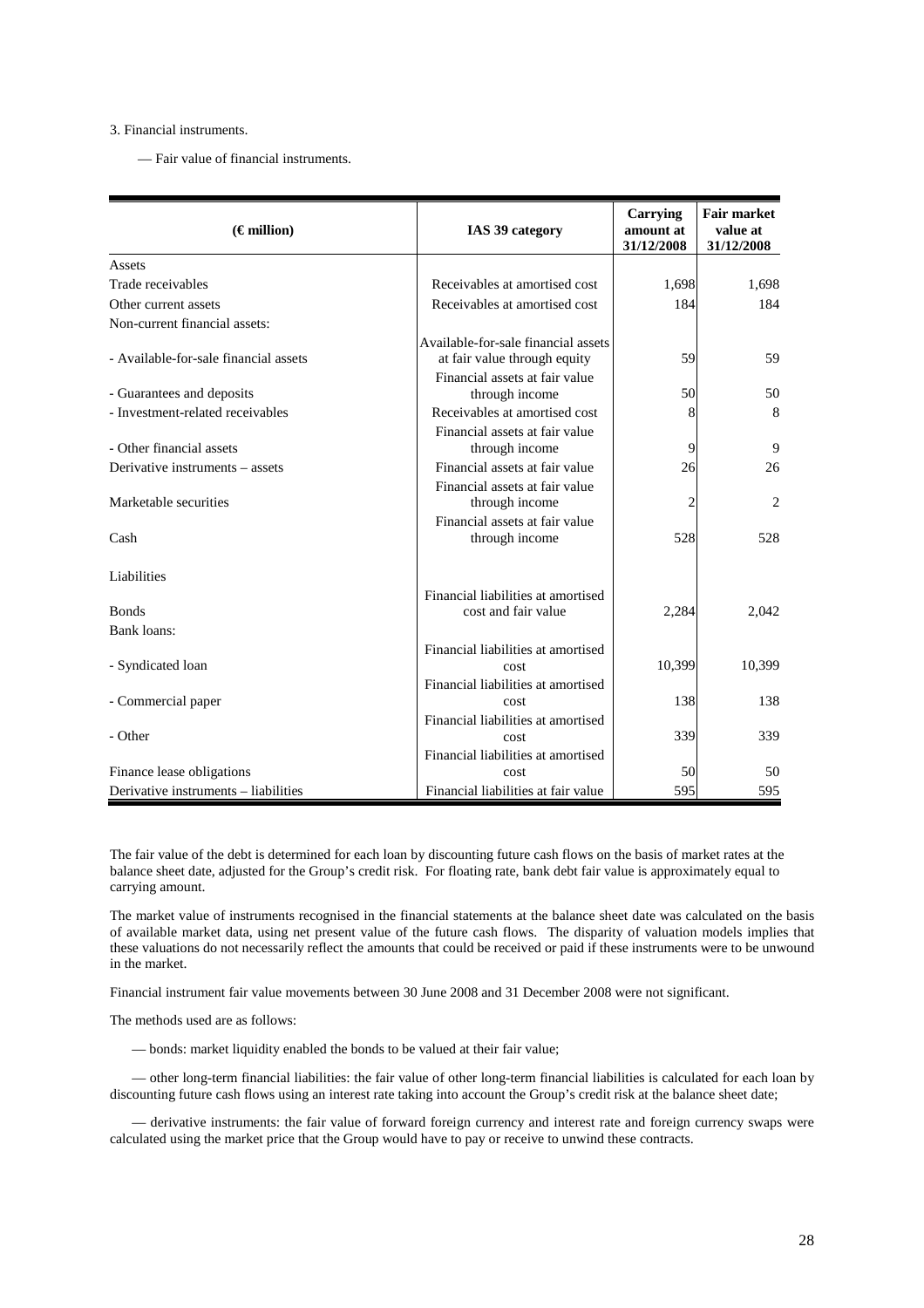4. Litigation. — Other than non-material litigation and/or litigation arising in the normal course of the Group's business, only developments affecting litigations mentioned in the annual report on the consolidated financial statements at 30 June 2008 are mentioned hereafter:

Disputes relating to brands

#### Havana Club

The Havana Club brand is owned in most countries by a joint venture company called Havana Club Holding S.A. (HCH) and in some countries by a Cuban public company (Cuba export). Ownership of this brand is currently being contested in the United States, as well as in Canada and Spain by a competitor of the Group.

A United States law relating in particular to the conditions for the protection of brands nationalized by the Castro regime was voted in 1998. This law was condemned by the World Trade Organization (WTO) in 2002 but to date the United States have not modified its legislation to conform with the WTO decision.

OFAC (Office of Foreign Assets Control) has decided that this same law had the effect of preventing any renewal of the Havana Club mark which is owned in the United States by Cubaexport. In August 2006, the United States Patent and Trademark Office (USPTO) failed to accept Cubaexport's renewal application in respect of the US registration for Havana Club following guidance from OFAC. Cubaexport has petitioned the Director of the USPTO to reverse this decision and has sued OFAC in a separate proceeding in Federal district Court for the District of Columbia challenging OFAC's decision and the law and regulations OFAC applied. Cubaexport's petition against USPTO's decision has been stayed pending the outcome of the OFAC proceeding. The outcome of this proceeding (which may be appealed) could be known by March 2009.

A competitor of the Group sought in the USPTO, to cancel the Havana Club trademark registration which is in the name of Cubaexport. On 29 January 2004, the USPTO rejected this action, refusing to cancel the registration. As this decision was appealed, proceedings are now pending before the Federal Court for the District of Columbia. These proceedings have been stayed pending the outcome of Cubaexport's petition in the USPTO

In August 2006, this competitor introduced a Havana Club rum in the United States which is manufactured in Puerto Rico. Pernod Ricard USA has instituted litigation in the Federal Court for the District of Delaware claiming that the competitor is falsely claiming to own the Havana Club trademark and that this false claim and the use of "Havana Club" on rum of non-Cuban origin is misleading and should be enjoined.

The case is still pending and a trial is expected in March 2009.

HCH's rights relating to the Havana Club brand in Spain were confirmed in June 2005 by the First Instance Court in proceedings initiated in 1999 by, notably, this same competitor. This decision was appealed before the Madrid Provincial Audience by the plaintiffs but such appeal was rejected in February 2007. They have appealed before the Spanish Supreme Court the decision of the Madrid Provincial Audience. A decision regarding the admissibility of this appeal should be reached before December 2009. If the appeal is admitted, the Supreme Court will have to decide – at a later stage – on the merits of the appeal.

#### Champomy

During 2001, the National Institute for Appellations of Origin (INAO) and the French Comité Interprofessionnel des Vins de Champagne (CIVC) summoned Pernod Ricard and its subsidiaries before the Courts of Paris in order to request the invalidity of the Champomy brands and the prohibition from using them on the grounds that they constitute a violation of the Champagne appellation of origin. Since then, these brands have been sold to the Cadbury Schweppes group. However, Pernod Ricard has granted a warranty to the purchaser with regard to the validity of these trademarks and its contractual liability would be triggered in the event that Champomy brands are cancelled. Pursuant to a court decision of 10 May 2006, the Paris First Instance Court dismissed all the claims of INAO and CIVC. INAO and the CIVC have lodged an appeal but most of their claims were also dismissed by Paris Court of Appeal on 7 November 2007. CIVC and INAO filed an appeal to the Cour de Cassation and presented their supplemental brief in July 2008. A decision is expected by the end of 2009.

#### Stolichnaya Trademark

Allied Domecq International Holdings B.V. and Allied Domecq Spirits & Wine USA, Inc., together with SPI Spirits and other parties, are defendants in an action brought in the United States District Court for the Southern District of New York by entities that claim to represent the interests of the Russian Federation on matters relating to ownership of the trademarks for vodka products in the United States. In the action, the plaintiffs challenged Allied Domecq International Holdings B.V.'s ownership of the Stolichnaya trademark in the United States, and sought to block future sales of Stolichnaya products in the United States. In addition, the plaintiffs sought damages, including the disgorgement of all related profits. On March 31, 2006, Judge George Daniels dismissed all of the plaintiffs' claims concerning Allied Domecq International Holdings B.V.'s ownership of the Stolichnaya trademark in the United States. The plaintiffs have filed in the United States Court of Appeals for the Second Circuit an appeal of the portion of the March 31, 2006 decision dismissing their trademark ownership, trademark infringement and fraud claims (as well as the dismissal of certain claims brought only against the S.P.I. entities).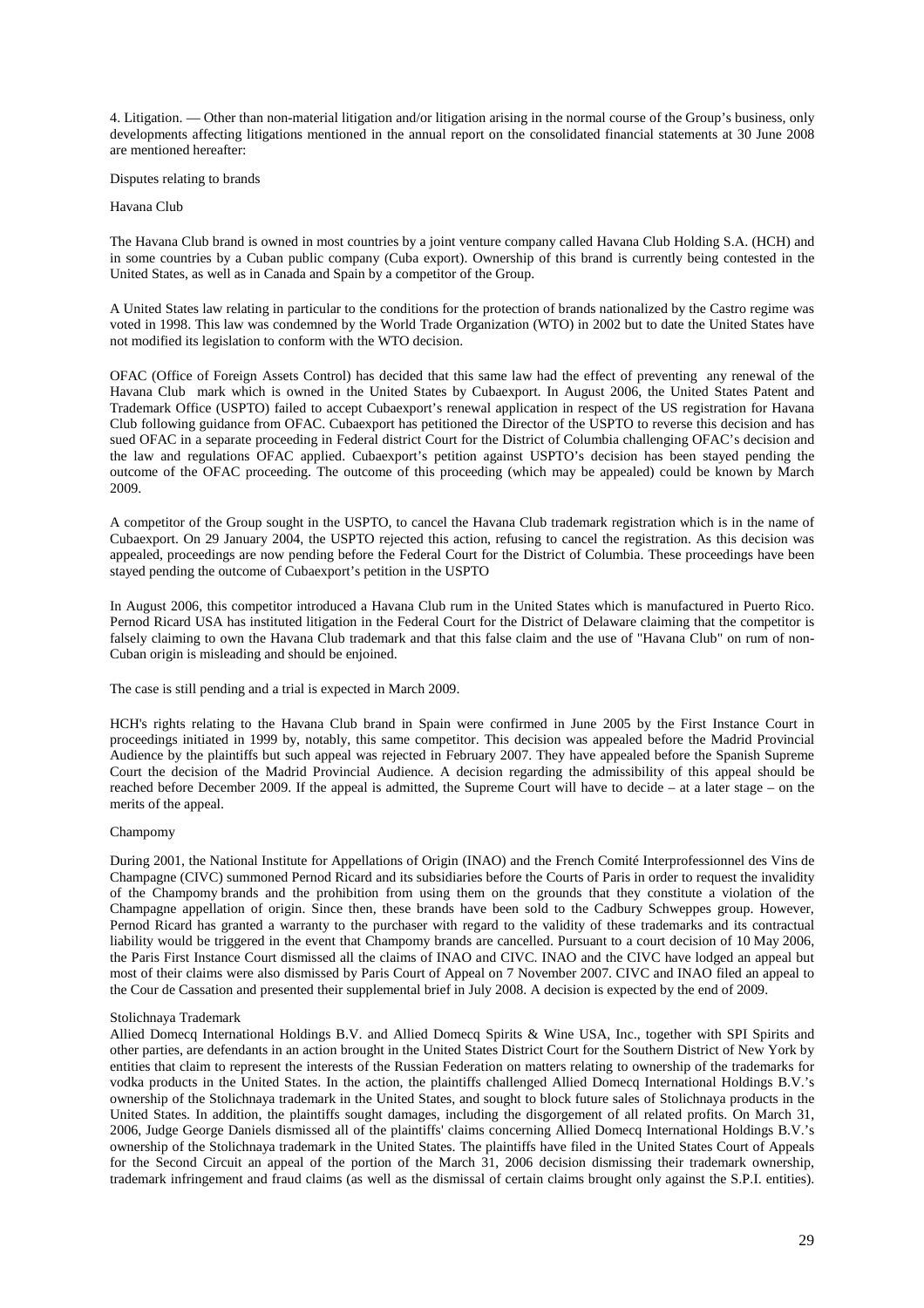That appeal has been fully briefed but oral argument has not been heard. On May 15, 2008, plaintiff Federal Treasury Enterprise Sojuzplodoimport ("FTE") moved (with the consent of all parties) to stay the appeal for one year to allow FTE and S.P.I Spirits to negotiate the resolution of the appeal and other cases pending around the world between FTE and S.P.I Spirits. On May 19, 2008, the appellate court granted that motion and stayed the appeal for one year.

#### Commercial disputes

Claim brought by the Republic of Columbia against Pernod Ricard, Seagram Llc and Diageo Plc

The Republic of Colombia, as well as several Colombian regional departments, brought a lawsuit in October 2004 before the US District Court for the Eastern District of New York against Pernod Ricard S.A., Pernod Ricard USA LLC, Diageo Plc, Diageo North America Inc. (f/k/a Guinness UDV America Inc. f/k/a UDV North America Inc f/k/a Heublein Inc.), United Distillers Manufacturing Inc., UDV North America Inc. and Seagram Export Sales Company Inc.

The plaintiffs' claims are that these companies have committed an act of unfair competition against the Colombian government and its regional departments (which hold a constitutional monopoly on the production and distribution of spirits) by selling their products through illegal distribution circuits and by receiving payments from companies involved in money laundering. Pernod Ricard contests this claim.

The defendants moved to dismiss the lawsuit on a variety of grounds, including that the Court lacks subject matter jurisdiction, that Colombia is a more convenient forum, and that the Complaint fails to state a legal claim. On June 19, 2007, the District Court granted in part and denied in part the defendants' motions to dismiss. On January 18, 2008, the Second Circuit Court of Appeals refused to review the District Court's decision.

The Parties are now in discovery regarding the Plaintiffs' claims that were not dismissed. Pernod Ricard will continue to vigorously defend itself against the claims.

Putative class actions in the United States of America

### Sale of Spirits in the United States

Allied Domecq Spirits & Wine Americas Inc., Allied Domecq Spirits & Wine USA, Inc., Allied Domecq North America Corp., Hiram Walker G&W Inc., and Hiram Walker-A.V. Corp. ("Allied Domecq entities"), together with most other major companies in the wines and spirits segment in the U.S.A., were named and served with complaints in a number of nearly identical putative class action lawsuits. The plaintiffs alleged that the defendants engaged in a sophisticated and deceptive scheme to market and sell alcohol to underage consumers. The counts alleged included unjust enrichment, negligence, civil conspiracy, fraudulent concealment, and violations of various state consumer protection statutes. These lawsuits were filed and served in the states of Ohio, Wisconsin, Michigan, and West Virginia. Lawsuits were also filed in Colorado, North Carolina, and the District of Columbia, but did not name Allied Domecq entities as defendants. In addition, plaintiffs filed similar actions in state courts in New York and Florida. Both actions were later voluntarily dismissed by the plaintiffs.

All four lawsuits in which Allied Domecq entities were named and served—Wisconsin, Ohio, Michigan, and West Virginia—were dismissed with prejudice by the courts in those jurisdictions. The courts considering the other lawsuits also dismissed the complaints, except for the North Carolina case where the court did not issue a decision. Plaintiffs filed appeals from all of these dismissals, but after losing several appeals, the Plaintiffs voluntarily dismissed all remaining cases that had not yet been decided on appeal. Accordingly, these lawsuits have all been favourably resolved by way of dismissal with prejudice.

#### Origin of Stolichnaya

On October 18, 2006, Russian Standard Vodka (USA), Inc. and Roust Trading Limited filed suit against Allied Domecq Spirits & Wine USA, Inc. ("ADSWUSA") and Pernod Ricard USA, LLC ("PRUSA") in the United States District Court for the Southern District of New York. On December 4, 2006, plaintiffs filed an amended complaint adding S.P.I. Group SA and S.P.I. Spirits (Cyprus) Limited (together, "SPI") as defendants. Plaintiffs allege that the defendants are engaged in false advertising under federal and New York State law, and deceptive trade practices and unfair competition, by advertising and promoting Stolichnaya vodka as "Russian Vodka" and by making certain related claims on defendants' website and in defendants' advertising. Plaintiffs also seek a declaration by the Court that they have not engaged in false advertising by virtue of their public statements challenging the "Russian" character of Stolichnaya vodka, and seek actual, statutory, compensatory, treble and punitive damages, as well as disgorgement of the Company's related profits. ADSWUSA and PRUSA moved to dismiss the declaratory judgment count and for a stay of the litigation to permit the National Advertising Division of the Council of Better Business Bureaus (the "NAD") to complete its investigation into parallel claims filed last year by PRUSA. S.P.I. also moved to dismiss the declaratory judgment count and a claim for unjust enrichment.

In a November 20, 2007 decision, the Court (1) granted ADSWUSA's and PRUSA's motion to dismiss the declaratory judgment count with respect to their past statements, (2) denied the motion to dismiss the declaratory judgment count with respect to ADSWUSA's and PRUSA's potential future statements, (3) granted SPI's motion to dismiss the declaratory judgment count; (4) dismissed as to all defendants Plaintiffs' claim for unjust enrichment; and (5) stayed the case so that the NAD could complete its work and issue a decision.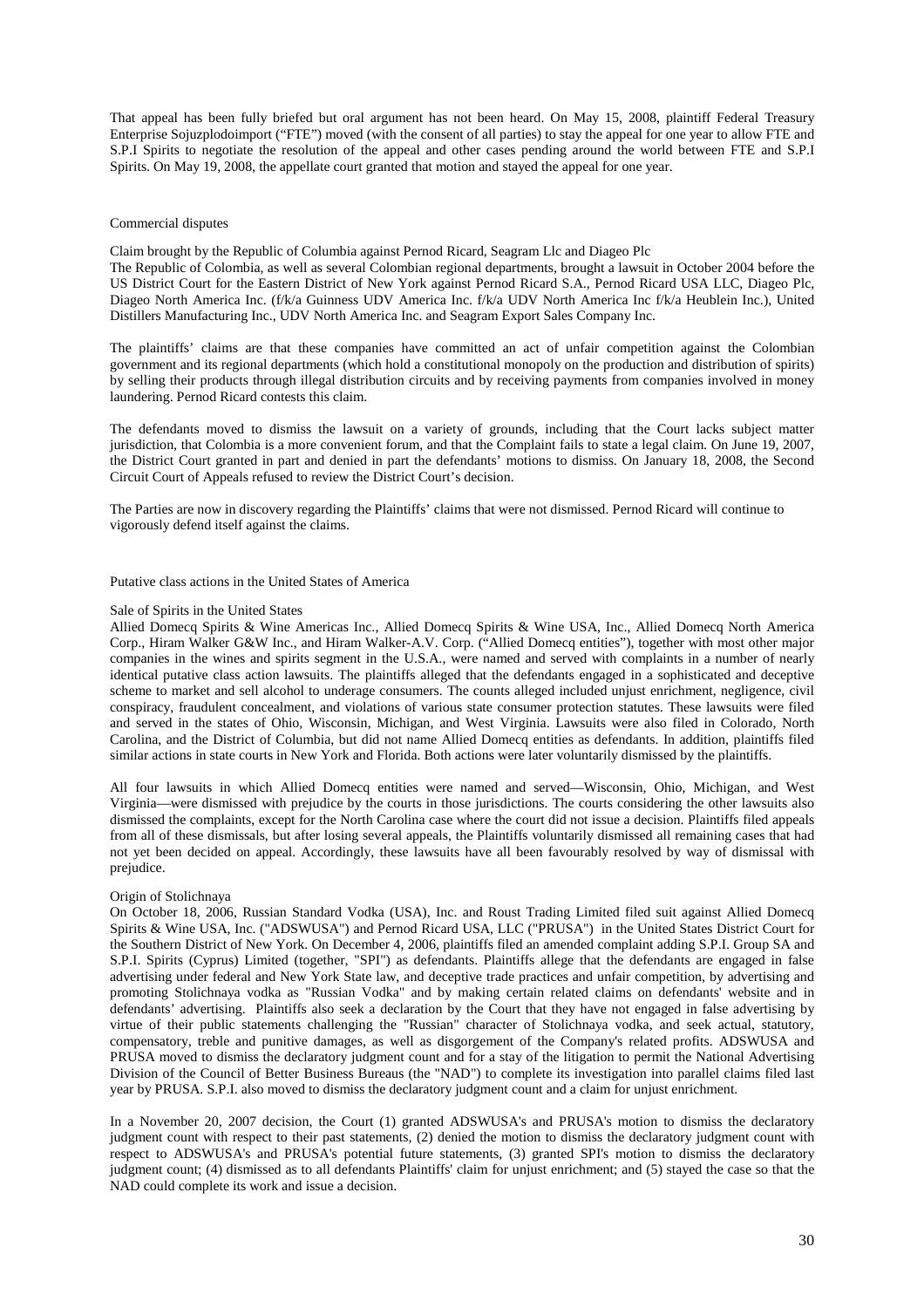On January 24, 2008, the NAD ruled on PRUSA's claims. It found that Russian Standard lacked a basis for claiming that Stolichnaya is distilled in Latvia or that anything other than filtration, bottling and shipping occur in Latvia. The NAD also accepted PRUSA's position that vodka made in Russia and bottled in Latvia is "Russian vodka". Lastly, NAD ruled that Russian Standard cannot disparage the authenticity of Stolichnaya in the abstract, although it is permitted to state specifically that Stolichnaya is filtered and bottled in Latvia and that Russian Standard believes that such steps undermine the true Russian authenticity of the product, whereas its products are made, filtered and bottled entirely in Russia.

On February 8, 2008, the defendants filed answers against the remaining claims in the court action, denying liability. The case has now entered the discovery phase, which, pursuant to a discovery schedule agreed upon by the parties (but not yet approved by the Court), will last until June 2009.

# **Note 18. – Related parties.**

During the first half-year ended 31 December 2008, relations between the Group and its associates remained the same as in the financial year ended 30 June 2008, as mentioned in the annual report. In particular, no transactions considered unusual with regards to their nature or amount occurred over the period.

#### **Note 19. – Events after the balance sheet date.**

On 16 January 2009, the Group has signed an agreement to sell Lubuski Gin to Vinpol Sp Zoo. This brand was part of the V&S portfolio, acquired on 23 July 2008. This transaction will be completed after obtaining the agreement of the European Commission.

On 19 January 2009, the Group sold Serkova Vodka, its vodka brand in the Greek market to Amvyx SA, having secured the agreement of the European Commission.

As part of the acquisition of V&S, Pernod Ricard made a commitment to the European Commission to divest these brands.

In January 2009, according to the agreement signed with SPI, the Group stopped distributing the Russian vodka Stolichnaya on markets where SPI owned the brand rights.